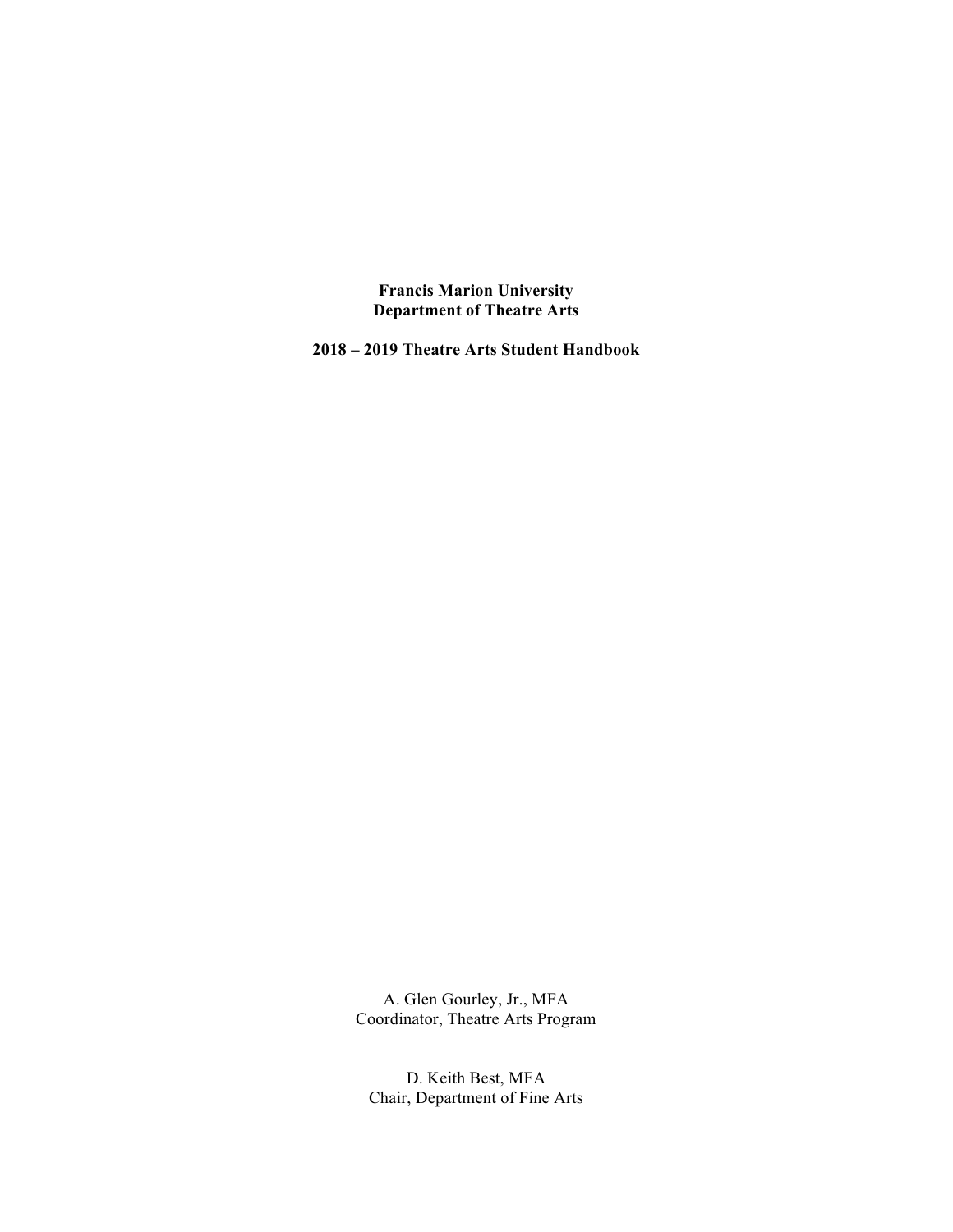# **TABLE OF CONTENTS**

| L              |  |
|----------------|--|
| II.            |  |
| III.           |  |
| IV.            |  |
| V.             |  |
| VI.            |  |
| VII.           |  |
|                |  |
|                |  |
|                |  |
| $\mathbf{I}$ . |  |
| П.             |  |
| III.           |  |
|                |  |
| $\mathbf{I}$ . |  |
| II.            |  |
| III.           |  |
| IV.            |  |
| V.             |  |
| VI.            |  |
| VII.           |  |
| VIII.          |  |
| IX.            |  |
| X.             |  |
| XI.<br>XII.    |  |
| XIII.          |  |
| XIV.           |  |
| XV.            |  |
| XVI.           |  |
| XVII.          |  |
|                |  |
|                |  |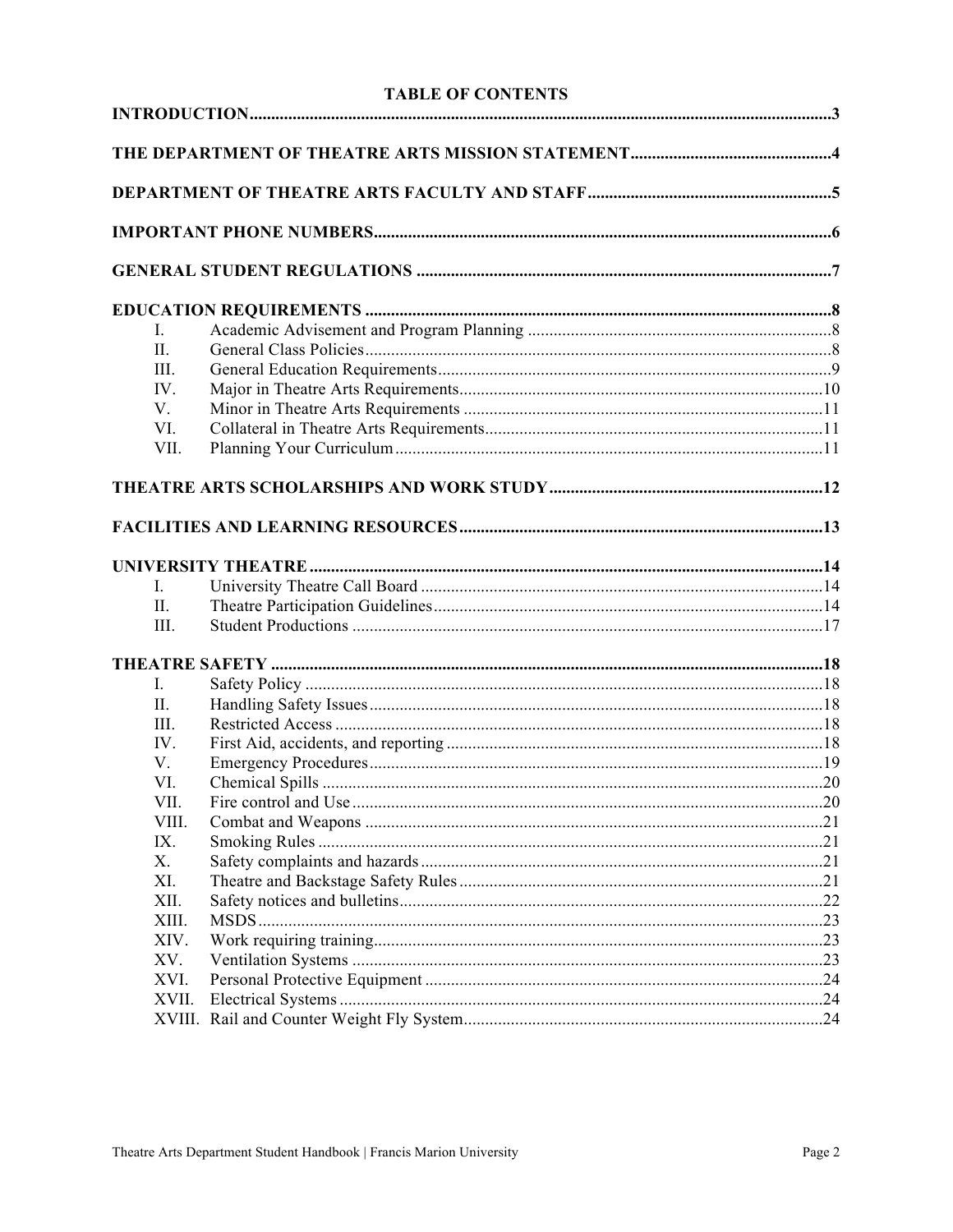## **INTRODUCTION**

A well-rounded education that prepares students to succeed in the modern world is at the heart of the traditional liberal arts education. Therefore, students in this program are required to successfully complete 59 hours of General Education Requirements. In addition to this foundation, the Theatre Arts major must successfully complete 31 hours of foundation courses, 6 hours of literature courses, and 12 hours of specialty courses. The Bachelor of Arts degree in Theatre Arts also requires an 18 hour minor or two 12 hour collaterals.

Our Theatre Arts Program provides students with sound training in all areas of theatre. Our hands-on approach to learning the craft from within our working theatre venues prepares students to move directly into the profession or on to graduate or professional schools.

Our core curriculum represents the body of knowledge all theatre artists should have. These include courses in Acting, Directing, Stagecraft, Makeup, Costume Crafts, Theatre History and Dramatic Literature, as well as practical experience working on various aspects of mainstage productions. Theatre Arts majors also take courses that provide a solid theatre background for our advanced specialty areas: Design or Performance.

Thank you for choosing to study Theatre Arts with us at Francis Marion University. Please review this handbook carefully, as it will answer many of your questions about our Theatre Arts Department.

*Note: Many students are under the mistaken impression that it's a good idea to "get all the General Education courses out of the way" first, then concentrate on their major during their last 2 years. DO NOT DO THIS. You may not be able to graduate on time unless you begin taking (and passing) Theatre Arts courses right away. Many of our courses are sequenced to build on one another, and some may not be offered every semester. You should take an average of two Theatre Arts courses every semester in order to graduate in four years.*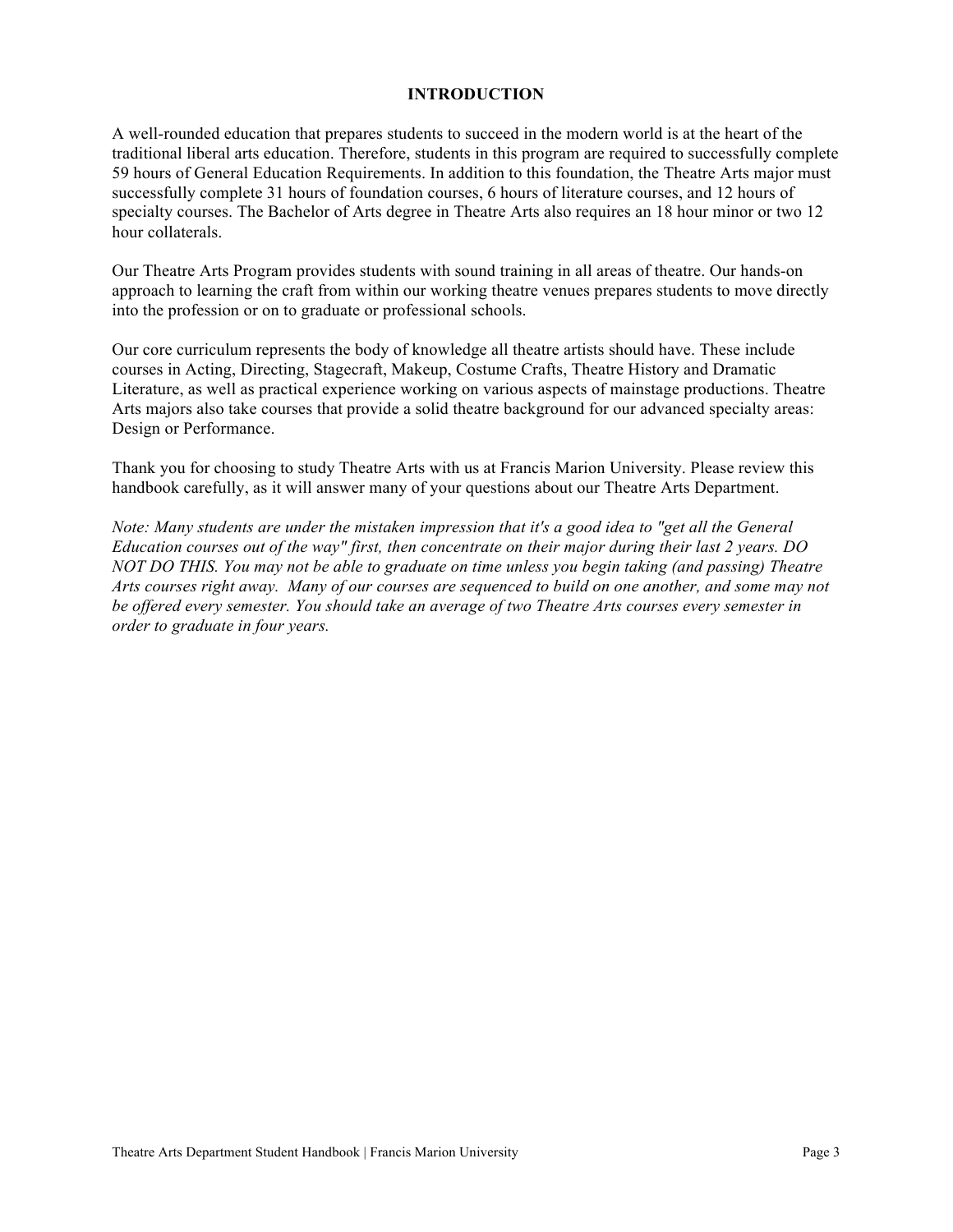# **THE DEPARTMENT OF THEATRE ARTS MISSION STATEMENT**

The Department of Fine Arts offers major programs in Art Education, Music Industry, Theatre Arts and Visual Arts. Minors are offered music, theatre arts, visual arts, and art history. Collaterals are offered in music, theatre arts, and visual arts. Introductory courses in art and theatre are offered for nonmajors.

Students who major in theatre arts choose between specialties in performance (acting and directing) or design/technology (scenery, lighting, costuming, and stagecraft). The department seeks to prepare students for graduate studies in the major, for entering professional training programs, or for entering professions that require creative thinking and artistic expression. The education students participate in develops life skills of self-discipline, personal responsibility, and organization; and the ability to communicate effectively and work cooperatively is fostered in the program. The program educates the student body at large and serves the community through quality performances that exhibit student and faculty artistic work and function as a laboratory for applying skills learned in the classroom and studio.

The Theatre Arts Program is accredited by the National Association of Schools of Theatre (NAST).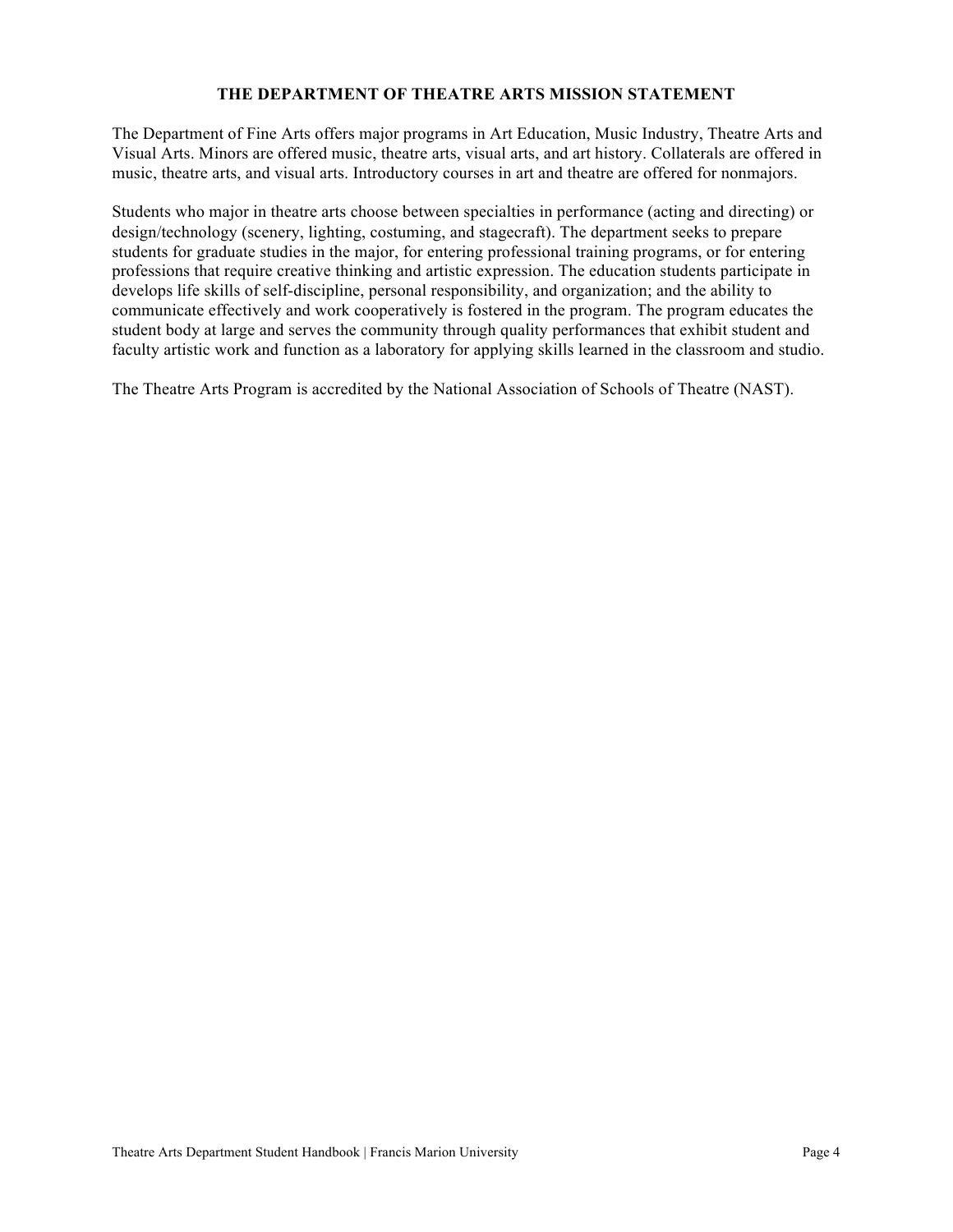## **DEPARTMENT OF THEATRE ARTS FACULTY AND STAFF**

D. Keith Best, Professor Chairman, Department of Fine Arts MFA, Theatre Arts – Acting, University of Louisville BFA, Theatre Arts, Valdosta State College

Jared P. Cole, Assistant Professor MFA, Scenic Design, Wayne State University BA, Music & Communication – Theatre, Greenville College Certificate of Completion – Scenic Design, Moscow Art Theatre

Glen Gourley, Jr., Professor Coordinator of Theatre Arts Program Director of University Theatre MFA, Theatre – Directing, University of Mississippi BFA, Theatre – Directing/Acting, University of Montevallo

Dawn Larsen, Associate Professor PhD, Speech Communication – Theatre & Performance Studies Emphasis, Southern Illinois University at Carbondale MA, Communication Arts, Austin Peay State University BA, Speech & Theatre, University of Missouri - Columbia

Joseph Sallenger Manager, Fine Arts Programs and Facilities BA, English, Wake Forest University

Allison M. Steadman, Associate Professor MFA, Costume Design, University of Tennessee BA, Theatre, Mississippi University for Women

Mariia S. Panova Assistant, Theatre Department HFAC 102 (843) 661-1549 DBest@fmarion.edu

HFAC 222 (843) 661-1536 JCole@fmarion.edu

HFAC 224 (843) 661-1538 AGourley@fmarion.edu

HFAC 108 (843) 661-1545 LLarsen@fmarion.edu

HFAC 101 (843) 661-1385 JSallenger@fmarion.edu

HFAC 225 (843) 661-1685 ASteadman@fmarion.edu

HFAC 110 Mariia.Panova@fmarion.edu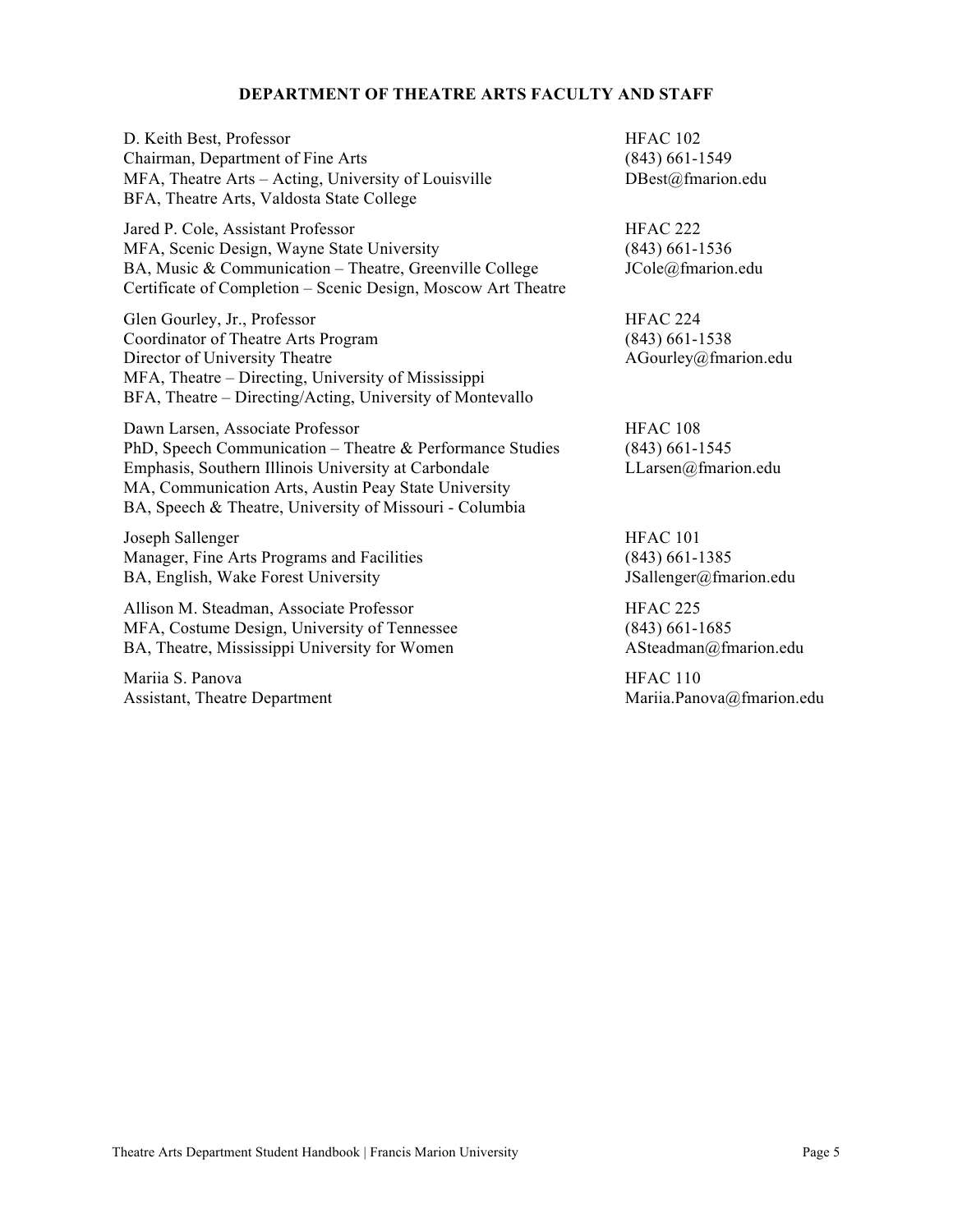# **IMPORTANT PHONE NUMBERS**

| Francis Marion University Main Number | $(843)$ 661-1362 |
|---------------------------------------|------------------|
| Hyman Fine Arts Center                | $(843)$ 661-1385 |
| University Theatre Box Office         | $(843)$ 661-1365 |
| <b>FMU Performing Arts Center</b>     | $(843)$ 661-1720 |
| FMU Performing Arts Center Box Office | $(843)$ 661-4444 |
| University Police                     | $(843)$ 661-1109 |
| Registrar                             | $(843)$ 661-1175 |
| Office of Financial Assistance        | $(843)$ 661-1190 |
| <b>Student Health Services</b>        | $(843)$ 661-1844 |
| <b>Student Counseling Services</b>    | $(843)$ 661-1840 |
| <b>Student Housing Office</b>         | $(843)$ 661-1330 |
| <b>Student Affairs Office</b>         | $(843)$ 661-1182 |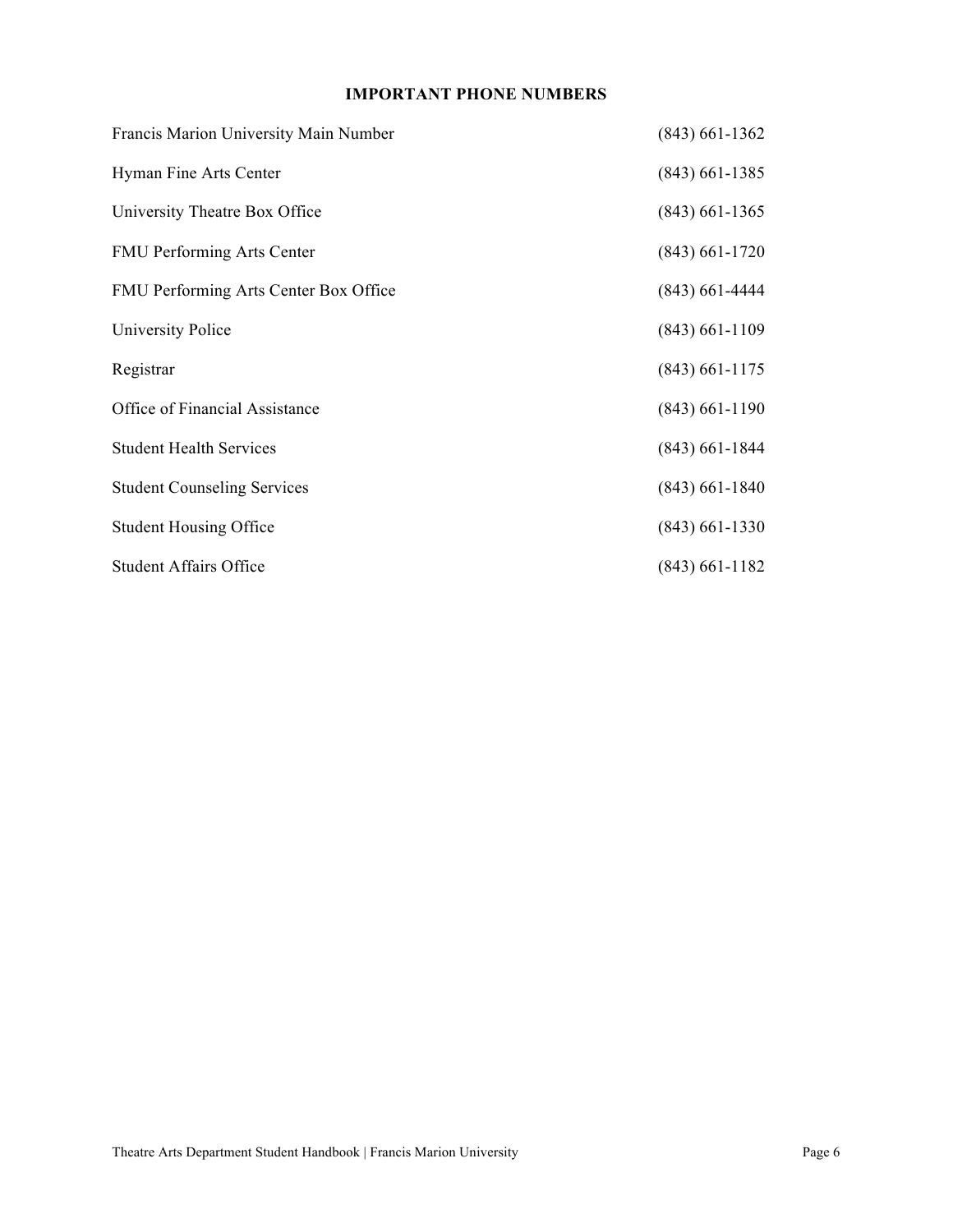## **GENERAL STUDENT REGULATIONS**

The University considers all students to be adults who are capable of recognizing their responsibility to the school they have chosen. Consequently, the University has adopted the FMU Honor Code which can be found in the Student Handbook. The Student Handbook is published annually and made available online to students. It is the responsibility of each student to obtain a copy, become familiar with the contents, and abide by the policies and procedures contained in the handbook. While detailed policies are in the handbook, the following are significant and should be noted:

- A. The University reserves the right to refuse admission or to require withdrawal if such action appears to be in the best interest of the student, the student body, or the University.
- B. In order to receive academic credits or a degree, a student's indebtedness to the University must be settled, and the student must account satisfactorily for all property entrusted to his/her care.
- C. The possession or consumption of alcoholic beverages or drugs by a student must conform to FMU policy and to South Carolina law. Copies of this policy are available in the Student Affairs Office.
- D. Salespersons are not permitted to contact students on campus, nor are students permitted to serve as commercial agents on campus.
- E. Any student withdrawing from the University must see his/her adviser to obtain a Complete Withdrawal Form. The completed form must be taken by the student to the Office of the Registrar so that rolls and records can be corrected.
- F. Students must register any automobiles they intend to bring on campus. Permits are issued for an academic year and may be secured during registration at the beginning of each semester or from the Cashier's Office.
- G. Any student group claiming sponsorship by the University and any student or student group seeking publicly to represent the University must have prior approval from appropriate authorities as authorized in the Student Handbook.
- H. Registration assumes students individually and collectively will conform to all regulations published in the Francis Marion University Catalog and the Student Handbook as well as to all special regulations (e.g., traffic rules, rules of personal conduct at University activities, and housing rules and regulations) designed to support the ongoing University program.

(See also ACADEMIC CONDUCT and STUDENT CONDUCT in the FMU Catalog.)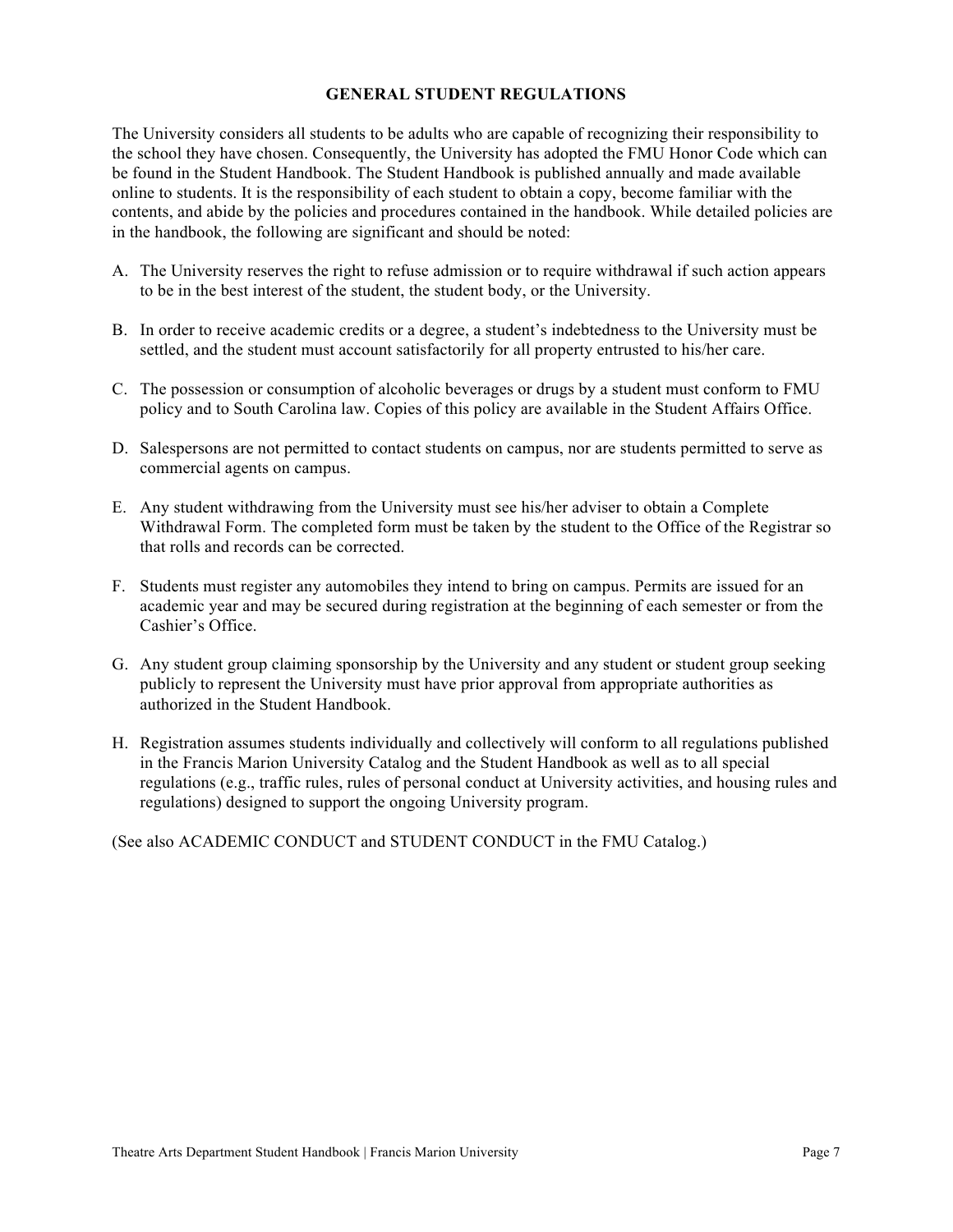# **EDUCATION REQUIREMENTS**

# **I. Academic Advisement and Program Planning**

All Theatre Arts majors are assigned a faculty advisor from the Theatre Arts faculty. At all phases of advisement, students are made aware of the sequence and purpose of the programs and policies in the Department of Fine Arts as well as the relationship to all NAST standards. Students, in planning their major courses, should be aware that certain courses are offered only one semester a year, or on an alternate year basis.

Students should make regular inquiry (each semester) as to their progress and status through their advisor. Freshmen must meet with their advisors during the fall semester of their freshman year. By their sophomore year, Theatre Arts majors should meet with their advisor to discuss and select a minor or two collaterals. At all phases of advisement, students are made aware of the sequence and purpose of the programs and policies in the Department of Fine Arts as well as the relationship to all NAST standards. Careful academic planning is essential to ensure that all requirements are met so the student can remain on track toward graduation.

*Note: Certain Theatre Arts majors will be advised by staff from the Center for Academic Success and Advisement (CASA). CASA includes a staff of academic advisors available to facilitate student questions about registration for courses, majors and minors, study habits, time management, career guidance, and more. ANY STUDENTS ADVISED BY ANYONE OTHER THAN A THEATRE PROFESSOR SHOULD HAVE THEIR SCHEDULES REVIEWED EACH SEMESTER BY A THEATRE PROFESSOR IN ORDER TO CONFIRM THAT THEY ARE IN THE CORRECT COURSES FOR THEIR SPECIALTY.*

## **II. General Class Policies**

**Class Attendance.** Each individual professor provides an attendance policy for his or her class.

**Lab/Practicum Attendance.** Each individual professor provides an attendance policy for his or her labs and practicums.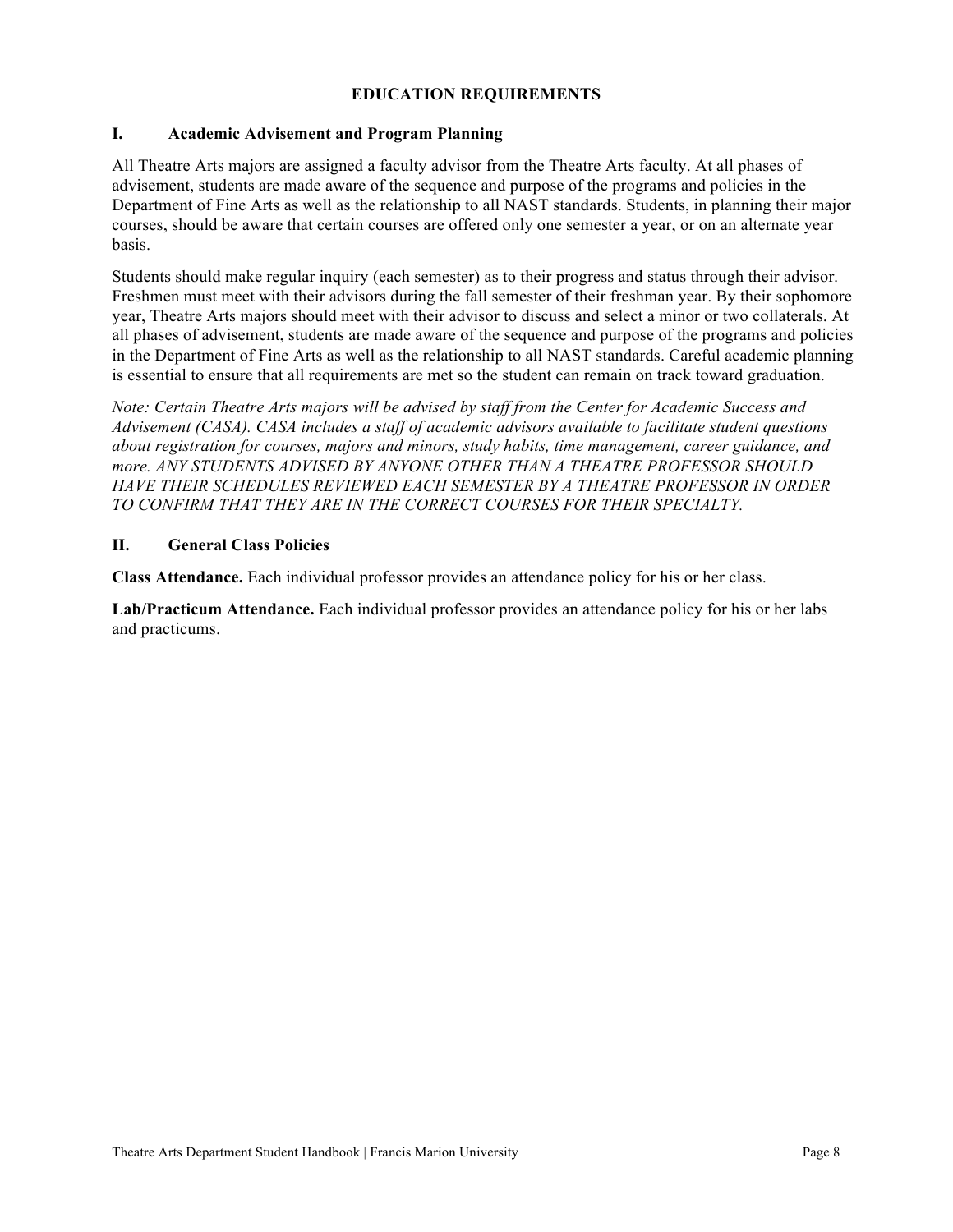# **Area Semester Hours Course Grade 1 Communications 21 Hours** a. English (a minimum of 6 hours in English Composition ending  $\begin{array}{ccc}\n & 6 \\
& \overline{\phantom{2766666666600}} \end{array}$ **\_\_\_\_\_\_\_\_\_ \_\_\_ b.** Speech Communication 101 3 c. Foreign Language (BA requires completion of a 202 level course) 12 **\_\_\_\_\_\_\_\_\_ \_\_\_ \_\_\_\_\_\_\_\_\_ \_\_\_ \_\_\_\_\_\_\_\_\_ \_\_\_ \_\_\_\_\_\_\_\_\_ \_\_\_ 2 Social Sciences 9 Hours** a. Political Science 101 or 103 3 **\_\_\_\_\_\_\_\_\_ \_\_\_** b. Anthropology, Economics, Geography, or Sociology 6 **\_\_\_\_\_\_\_\_\_ \_\_\_ \_\_\_\_\_\_\_\_\_ \_\_\_ 3 Humanities 12 Hours** a. Literature (any language) *(Theatre Arts majors select ENG 365)* 3 **\_***ENG 365***\_ \_\_\_** b. History 3 **\_\_\_\_\_\_\_\_\_ \_\_\_** c. ART 101, MU 101, or THEA 101 **(***Theatre Arts select ART or* 3 \_\_\_\_\_\_\_\_\_\_\_\_\_\_\_\_\_\_\_ d. Art, History, Literature (any language), Music, Philosophy & Art, History, Elterature (any language), Music, Philosophy  $\alpha$  3<br>Religious Studies, Theatre, or Honors 260-269 **\_\_\_\_\_\_\_\_\_ \_\_\_ 4 Humanities/Social Services Elective** Anthropology, Art, Economics, Geography, History, Literature (any language), Music, Philosophy & Religious Studies, Political Science, Psychology, Sociology, Theatre, or Honors 250-279 3 **\_\_\_\_\_\_\_\_\_ \_\_\_ 5 Mathematics 6 Hours** Mathematics (a minimum of 6 hours in Mathematics 111 or higher; BA degree allows PRS 203 to be substituted for one mathematics course) 6 **\_\_\_\_\_\_\_\_\_ \_\_\_ \_\_\_\_\_\_\_\_\_ \_\_\_ 6 Natural Sciences (Laboratories are required with all courses) 8 Hours** a. Biology <sup>4</sup>**\_\_\_\_\_\_\_\_\_ \_\_\_ \_\_\_\_\_\_\_\_\_ \_\_\_** b. Chemistry, Physics, or Physical Science <sup>4</sup>**\_\_\_\_\_\_\_\_\_ \_\_\_ \_\_\_\_\_\_\_\_\_ \_\_\_ Total Semester Hours for the General Education Program 59 Hours**

# **III. General Education Requirements for the Theatre Arts Major**

**All major programs require students to complete either a minor of 18 semester hours or two collaterals of 12 semester hours each as part of a degree program at Francis Marion University.**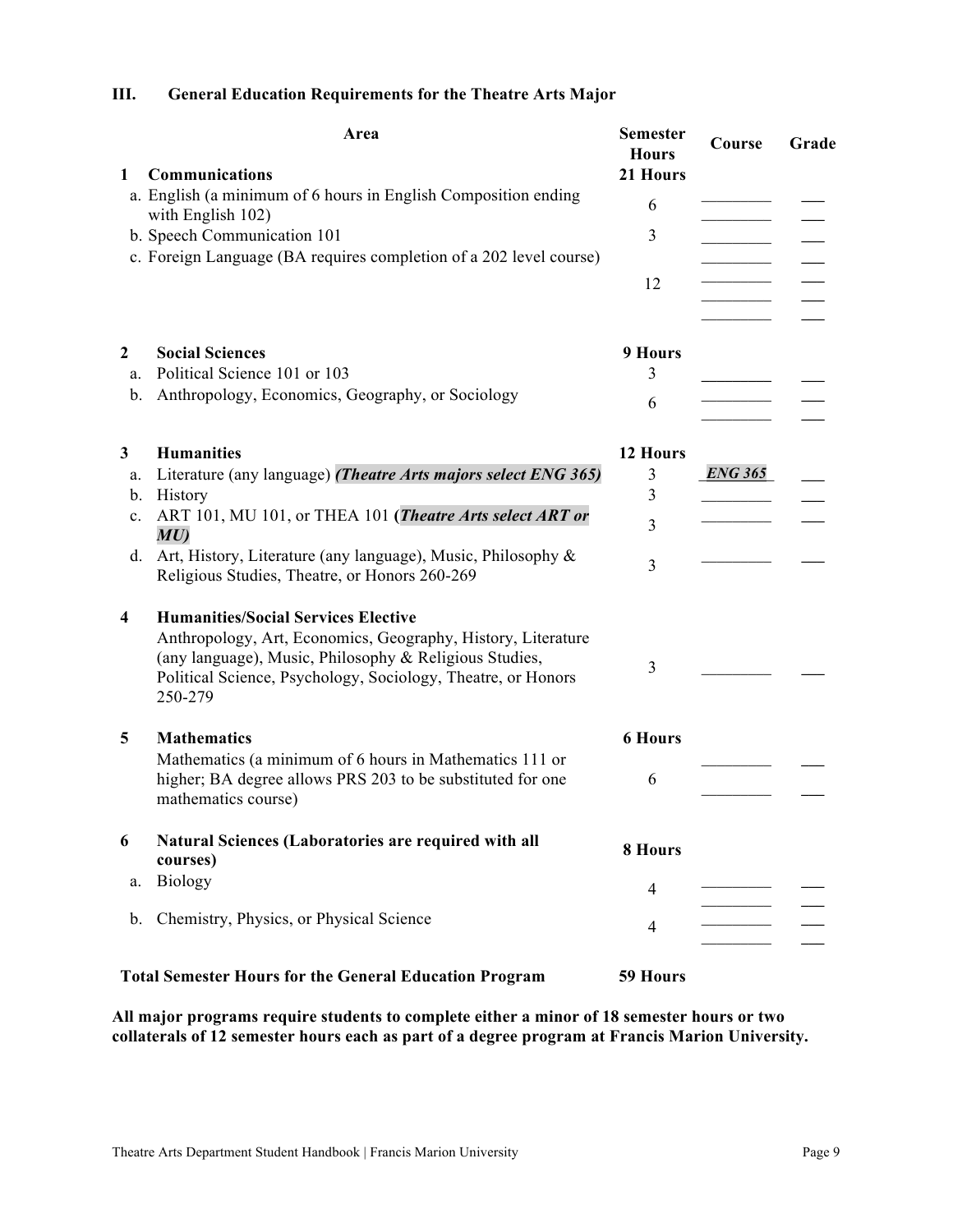# **IV. Major in Theatre Arts Requirements**

| <b>Foundation Courses</b><br>THEA 210 Theatre Practicum (four one-semester hour courses) | 31 Hours Grade<br>$\frac{1}{\frac{1}{\frac{1}{3}}\frac{1}{\frac{1}{3}}\frac{1}{\frac{1}{3}}\frac{1}{\frac{1}{3}}\frac{1}{\frac{1}{3}}\frac{1}{\frac{1}{3}}\frac{1}{\frac{1}{3}}\frac{1}{\frac{1}{3}}\frac{1}{\frac{1}{3}}\frac{1}{\frac{1}{3}}\frac{1}{\frac{1}{3}}\frac{1}{\frac{1}{3}}\frac{1}{\frac{1}{3}}\frac{1}{\frac{1}{3}}\frac{1}{\frac{1}{3}}\frac{1}{\frac{1}{3}}\frac{1}{\frac{1}{3}}\frac{1}{\frac{1}{3$ |
|------------------------------------------------------------------------------------------|-----------------------------------------------------------------------------------------------------------------------------------------------------------------------------------------------------------------------------------------------------------------------------------------------------------------------------------------------------------------------------------------------------------------------|
|                                                                                          |                                                                                                                                                                                                                                                                                                                                                                                                                       |
| THEA 201 Theatrical Makeup                                                               |                                                                                                                                                                                                                                                                                                                                                                                                                       |
| THEA 202 Stagecraft                                                                      |                                                                                                                                                                                                                                                                                                                                                                                                                       |
| THEA 209 Introduction to Costume Technology                                              |                                                                                                                                                                                                                                                                                                                                                                                                                       |
| THEA 291 Script Analysis                                                                 |                                                                                                                                                                                                                                                                                                                                                                                                                       |
| THEA 301 Directing I                                                                     |                                                                                                                                                                                                                                                                                                                                                                                                                       |
| THEA 320 Theatre History I: Beginning to 1700                                            |                                                                                                                                                                                                                                                                                                                                                                                                                       |
| THEA 321 Theatre History II: 1700 to the present                                         |                                                                                                                                                                                                                                                                                                                                                                                                                       |
| One course selected from the following:                                                  |                                                                                                                                                                                                                                                                                                                                                                                                                       |
| THEA 200 Acting for Non-Majors                                                           |                                                                                                                                                                                                                                                                                                                                                                                                                       |
| THEA 203 Acting I                                                                        | $\frac{3}{2}$                                                                                                                                                                                                                                                                                                                                                                                                         |
| <b>Literature Courses</b>                                                                |                                                                                                                                                                                                                                                                                                                                                                                                                       |
| Three courses selected from the following:                                               |                                                                                                                                                                                                                                                                                                                                                                                                                       |
| ENG 361 Shakespeare                                                                      |                                                                                                                                                                                                                                                                                                                                                                                                                       |
| ENG 352 History of American Drama                                                        |                                                                                                                                                                                                                                                                                                                                                                                                                       |
| ENG 365 Modern Drama                                                                     | $\frac{3}{\frac{3}{\frac{3}{\cdots}}}$                                                                                                                                                                                                                                                                                                                                                                                |
| ENG 372 Creative Writing: Playwriting Workshop                                           |                                                                                                                                                                                                                                                                                                                                                                                                                       |
| <b>Specialty Courses</b>                                                                 |                                                                                                                                                                                                                                                                                                                                                                                                                       |
| Four or five courses (Twelve hours) in one specialty area:                               |                                                                                                                                                                                                                                                                                                                                                                                                                       |
| <b>Design Specialty</b>                                                                  | 12 Hours Grade                                                                                                                                                                                                                                                                                                                                                                                                        |
| THEA 302 Scenic Design                                                                   | $\frac{3}{3}$ $\frac{1}{3}$                                                                                                                                                                                                                                                                                                                                                                                           |
| THEA 303 Theatre Management                                                              |                                                                                                                                                                                                                                                                                                                                                                                                                       |
| THEA 402 Lighting and Sound Design                                                       |                                                                                                                                                                                                                                                                                                                                                                                                                       |
| One course selected from the following:                                                  |                                                                                                                                                                                                                                                                                                                                                                                                                       |
| THEA 309 Costume Design                                                                  |                                                                                                                                                                                                                                                                                                                                                                                                                       |
| THEA 397 Special Studies in Design (Prerequisite: Permission of Department)              | $\frac{3}{2}$                                                                                                                                                                                                                                                                                                                                                                                                         |
| THEA 497 Special Studies in Design (Prerequisite: Permission of Department)              |                                                                                                                                                                                                                                                                                                                                                                                                                       |
| One Course from Performance Specialty                                                    |                                                                                                                                                                                                                                                                                                                                                                                                                       |
| <b>Performance Specialty</b>                                                             | 12 Hours Grade                                                                                                                                                                                                                                                                                                                                                                                                        |
| THEA 205 Acting II                                                                       | $\frac{2}{\underline{2}}\underline{2}$                                                                                                                                                                                                                                                                                                                                                                                |
| THEA 305 Acting III                                                                      |                                                                                                                                                                                                                                                                                                                                                                                                                       |
| THEA 401 Directing II (Prerequisite: Permission of Department)                           |                                                                                                                                                                                                                                                                                                                                                                                                                       |
| THEA 405 Acting IV (Prerequisite: 305)                                                   |                                                                                                                                                                                                                                                                                                                                                                                                                       |
| One course selected from the following:                                                  |                                                                                                                                                                                                                                                                                                                                                                                                                       |
| SPCO 203 Voice and Diction                                                               |                                                                                                                                                                                                                                                                                                                                                                                                                       |
| THEA 397 Special Studies in Performance (Prerequisite: Permission of Department)         | 3                                                                                                                                                                                                                                                                                                                                                                                                                     |
| THEA 497 Special Studies in Performance (Prerequisite: Permission of Department)         |                                                                                                                                                                                                                                                                                                                                                                                                                       |
| One Course from Design Specialty                                                         |                                                                                                                                                                                                                                                                                                                                                                                                                       |
|                                                                                          |                                                                                                                                                                                                                                                                                                                                                                                                                       |

**Performance Requirement** Every Performance Specialty major must perform in one departmental production.

#### **Minor/Collateral Requirements (Two Options)**

Two 12-hour Collaterals **(**Must be approved by faculty advisor.) 18-hour Minor **(**Must be approved by faculty advisor.)

**The minimum number of semester hours in all courses (major and nonmajor) required for a Theatre Arts Major is 120.**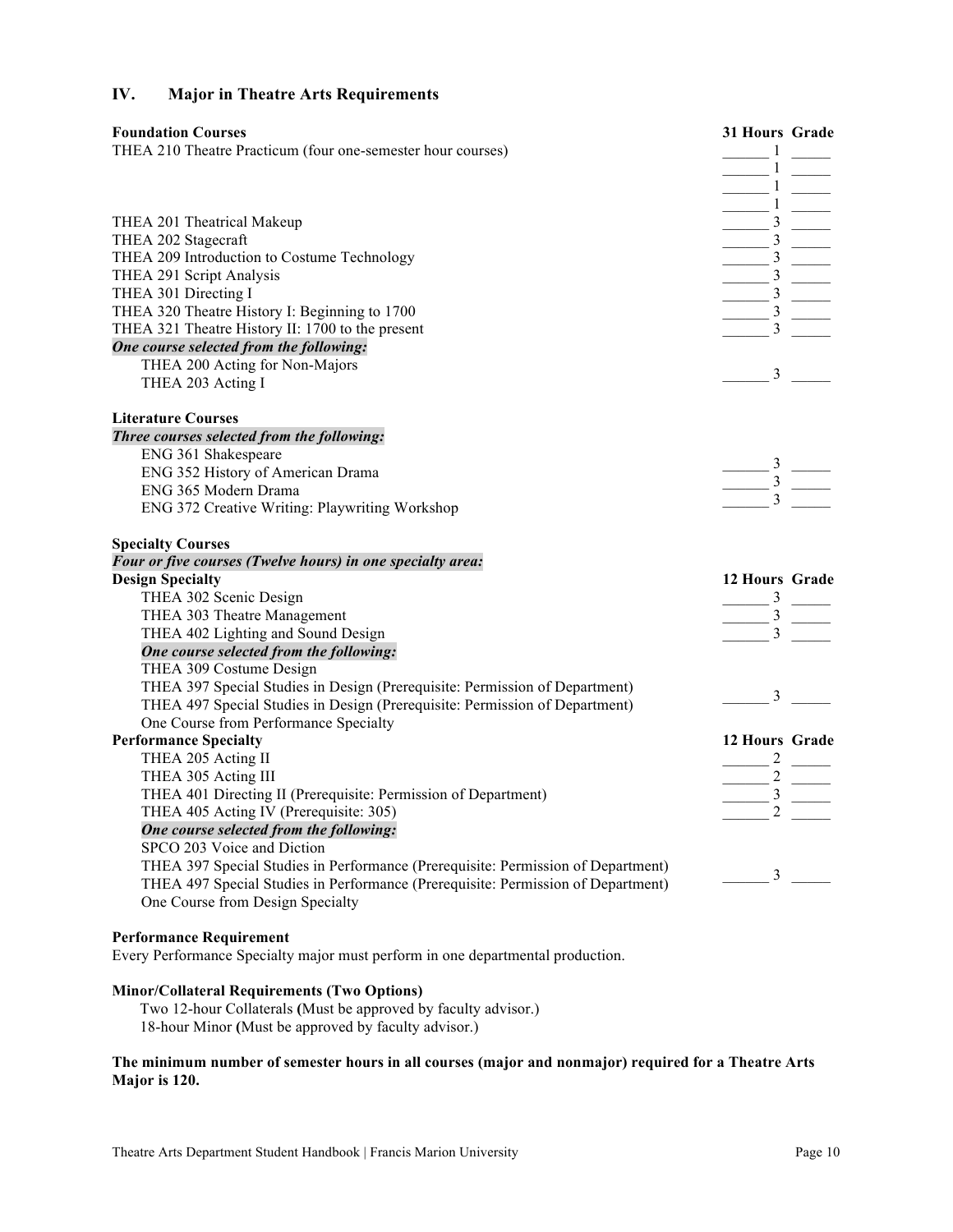## **V. Minor in Theatre Arts Requirements**

A minor in theatre requires 18 semester hours selected from theatre courses above the 199 level, SPCO 203, or ENG 365. Credit cannot be given for both THEA 200 and THEA 203.

#### **VI. Collateral in Theatre Arts Requirements**

A collateral in Theatre Arts requires 12 semester hours selected from Theatre Arts courses above the 199 level and/or SPCO 203. Credit cannot be given for both THEA 200 and 203.

#### **VII. Planning Your Curriculum**

Note: Many students are under the mistaken impression that it's a good idea to "get all the General Education courses out of the way" first, then concentrate on their major during their last 2 years. DO NOT DO THIS. You may not be able to graduate on time unless you begin taking (and passing) art courses right away. Many of our courses are sequenced to build on one another, and some may not be offered every semester.

The following courses are for ALL Theatre Majors (Performance Specialty and Design Specialty) and are usually taught every year. These courses should be taken as noted.

| THEA 201        | Theatrical Makeup                  | (Freshman or Sophomore year) |
|-----------------|------------------------------------|------------------------------|
| THEA 202        | Stagecraft                         | (Freshman year)              |
| THEA 203        | Acting I                           | (Freshman year)              |
| <b>THEA 209</b> | Introduction to Costume Technology | (Freshman or Sophomore year) |

The following courses are for ALL Theatre Majors (Performance Specialty and Design Specialty) and are usually taught every OTHER year. These courses should be taken as noted.

| THEA 291 | Script Analysis    | (Sophomore or Junior year) |
|----------|--------------------|----------------------------|
| THEA 320 | Theatre History I  | (Sophomore or Junior year) |
| THEA 321 | Theatre History II | (Sophomore or Junior year) |

The following courses are PERFORMANCE SPECIALTY courses and are usually taught every OTHER year. These courses should be taken as noted. (NOTE: Performance Specialty also requires an elective which may be from the Design Specialty.)

| THEA 205 | Acting II    | (Sophomore or Junior year) |
|----------|--------------|----------------------------|
| THEA 301 | Directing I  | (Sophomore or Junior year) |
| THEA 305 | Acting III   | (Junior or Senior year)    |
| THEA 401 | Directing II | (Junior or Senior year)    |
| THEA 405 | Acting IV    | (Junior or Senior year)    |
|          |              |                            |

The following courses are DESIGN SPECIALTY courses and are usually taught every OTHER year. These courses should be taken as noted. (NOTE: Design Specialty also requires an elective which may be from the Performance Specialty.)

| THEA 302        | Scenic Design             | (Junior or Senior year) |
|-----------------|---------------------------|-------------------------|
| THEA 303        | Theatre Management        | (Junior or Senior year) |
| <b>THEA 309</b> | Costume Design            | (Junior or Senior year) |
| THEA 402        | Lighting and Sound Design | (Junior or Senior year) |
|                 |                           |                         |

Four semesters of Theatre Practicum is required for ALL Theatre Majors. Since students can only take one each semester, Theatre Majors should begin THEA 210: THEATRE PRACTICUM no later than their Sophomore year.

The Bachelor of Arts requires successful completion of two years of sequential courses in a Foreign Language. In order to avoid scheduling conflicts with upper level theatre courses, it is HIGHLY recommended that students begin their foreign language courses NO LATER than their Sophomore year.

DECIDE ON YOUR MINOR EARLY. Some minors have such specific prerequisites or infrequent course offerings that three or more years may be needed to meet the requirements for that minor. For example, a minor in French would require a student to complete two full years of French (101, 102, 201, and 202) before being able to take any of the additional 12 hours of upper level courses required for that minor, and so few students minor in French that upper level courses are rarely offered. Therefore, it would be practically impossible to complete a French minor without starting French in the first semester at FMU. If you plan on minoring in MUSIC, VISUAL ARTS, a foreign language, PSYCHOLOGY, or BUSINESS, you should tell your advisor and start working toward that minor in your first semester.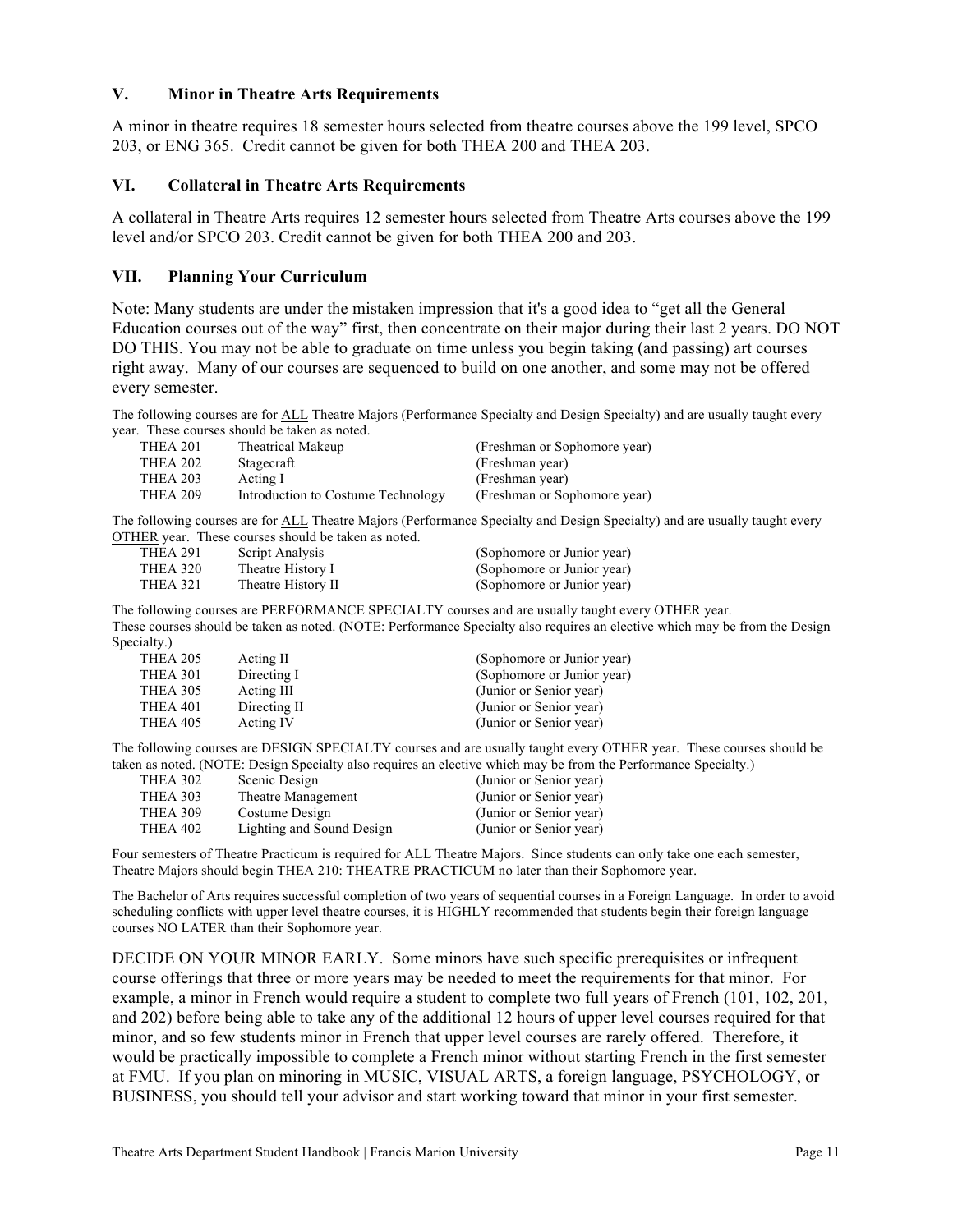# **THEATRE ARTS SCHOLARSHIPS AND WORK STUDY**

Our Theatre Department is pleased to offer scholarships to a limited number of theatre majors. Our Theatre Arts Scholarships are awarded on the basis of interviews, auditions, and/or portfolio reviews, depending on a student's preferred track.

Theatre majors are encouraged to apply for Theatre Arts Scholarships regardless of experience or portfolio size. All scholarship recipients are expected to work in some capacity on every University Theatre production.

Overall, our Scholarship Committee wants to see enthusiasm and drive, and we look forward to speaking with students about their passion for theatre.

Work Study Assistantship funds are available for positions such as scene shop assistant and costume shop assistant. A wide range of other work study positions are available campus-wide.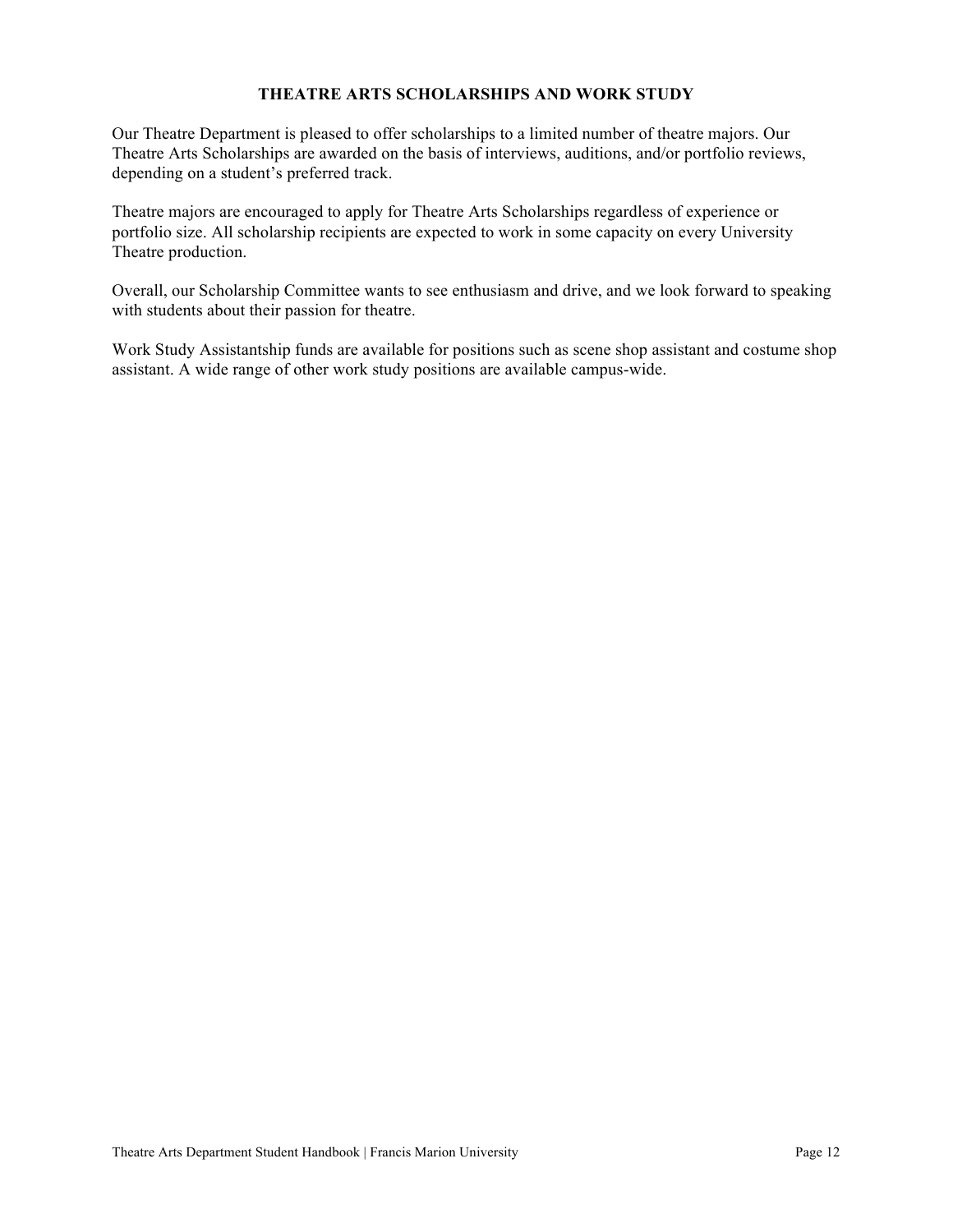# **FACILITIES AND LEARNING RESOURCES**

The Peter D. Hyman Fine Arts Center is a Post-Modern building housing faculty offices, classrooms, studios, shops, performance spaces, photography and computer labs, a slide/digital image library, practice rooms, and storage for the Theatre, Music, Visual Art, and Art Education programs. The Theatre Arts program is mainly housed in the Hyman Fine Arts Center on the Francis Marion University campus with performance venues in the Performing Arts Center.

# **A. Hyman Fine Arts Center Theatre Arts Facility**

**Fine Arts Theatre.** The Francis Marion University Fine Arts Theatre is a versatile facility, capable of conversion from a traditional proscenium stage to a thrust stage in a matter of minutes. The stage house has a 26-line counterweight fly system as well as a very flexible lighting grid "net" and catwalk for front-of-house lighting.

**Seating.** The total seating capacity for the theatre is 355. Fixed seating capacity is 255 in the rear tier with access aisles and exits on both sides of the theatre. The front tier, with a combined seating capacity of 100, is on two pivoting air castor units.

**Dressing Rooms and Make-Up Studio.** There are two dressing rooms located off stage right equipped with mirrors, make-up lights, costume racks, toilets, sinks and showers. The make-up studio is a separate room with counter space, make-up mirrors with lights, and sinks.

**Scene Shop.** The scene shop is equipped with industrial quality equipment. Equipment includes the following: stationary power tools (table saw, band saw, radial arm saw, drill press, belt and disk sander); power hand tools (circular saw, saber saw, sanders, pneumatic fasteners, wired and cordless drills); and various other hand tools. The shop also includes storage for hardware, soft goods, paint and equipment and limited storage for stock scenic units.

**Costume Shop and Costume Classroom.** One room houses the cutting table, sewing stations, one dual serger station, ironing table, patterns, tools, fabric, dress forms, and faculty office.

**Costume Crafts Annex and Storage.** This section is in a three-room trailer across from the loading dock of the theatre. The Costume Crafts Annex is in the largest of the three rooms.

**Computer Design Access.** Students have access to computers that can be used for costume, lighting, and scene design. The computers include a variety of illustration, 3D, and CAD software.

**Theatre Warehouse.** A 1440-square foot-warehouse space is the primary area for stock scenery, larger props, and limited furniture storage. The basement (trap room) beneath the stage and the space beneath the main theatre seating bank are also used for limited furniture storage.

**Instruction and Production.** The theatre space serves as a laboratory for the study of Theatre Arts. The theatre facility is used as a classroom and is also made available to students for the purposes of their directing projects and/or acting project rehearsals. The theatre is equipped with video recording capabilities for the purpose of instruction, and the make-up studio is used for both productions and course instruction. The Theatre Arts program has at its disposal a design studio equipped with 18 drafting stations.

**Safety.** The faculty Technical Director supervises all student work with power tools, whether they are battery operated, corded, or pneumatic. At the beginning of each semester the Technical Director reviews safety procedures for all power equipment with student employees. All tools are cleaned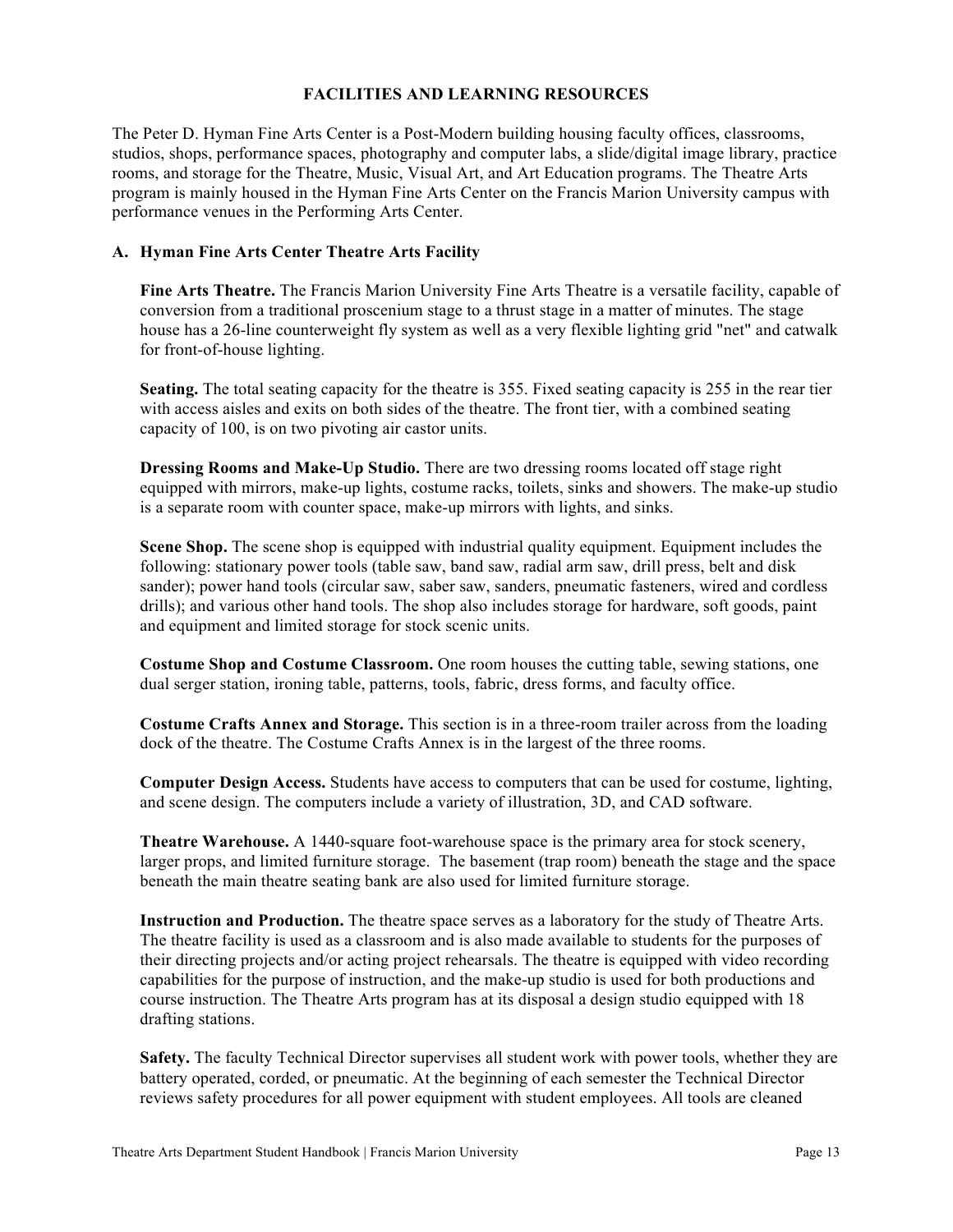regularly and kept in good working order. Students are instructed on the proper use and maintenance of each tool in the shop in Theatre 202 Stagecraft, which is required of all Theatre Arts majors. All tools are unplugged or locked in a specific tool cabinet when not in use. The scene shop is equipped with proper safety devices such as ear and eye protection, gloves, dust masks, and face shields for student use when appropriate.

Fire extinguishers and fire suppression (overhead sprinkler) systems are tested and maintained by campus police/maintenance staff annually. Furthermore, state safety/OSHA personnel inspect the shop on a routine basis. Beyond that, the shop maintains a large fireproof cabinet for storage of all flammable materials. The shop has an arrangement with the university custodial department for the disposal of hazardous materials (spray paint, oil-based paints/solvents, etc.). The scene shop and stage space are checked by physical plant staff who work in close contact with the faculty Technical Director in maintaining safety and security best practices.

Students will not be asked to perform unsafe tasks, and students will not be forced to perform tasks with which they are uncomfortable. Students are encouraged to report any unsafe working conditions immediately to faculty or staff. Students should report injuries immediately, no matter how minor, and seek immediate care.

## **B. Francis Marion University Performing Arts Center**

Architect Malcolm Holzman, FAIA, a partner with Holzman Moss Bottino Architecture of New York, designed the Performing Arts Center. The 61,000-square foot Performing Arts Center in downtown Florence is operated by Francis Marion University and is home to an 850-seat theatre, a smaller 100-seat experimental theatre. Its academic wing includes administrative support space, classrooms, performance laboratories, and practice rooms for the Department of Fine Arts Music Industry Program. This multi-use facility is designed to promote the flexibility needed for a wide variety of programs, from University music performances to national touring music, dance, and theatre productions, while incorporating superior acoustics that adapt to individual performance needs.

The grounds of the Performing Arts Center include the BB&T Amphitheatre that can accommodate 500 patrons. Resident tenants of the center also include the Florence Symphony Orchestra, Master Works Choir, South Carolina Dance Company, and the Drs. Bruce & Lee Foundation.

#### **C. James A. Rogers Library**

The James A. Rogers Library maintains a generous collection of resources to support the Theatre Arts program in order to meet the NAST standards. The collection includes books in print and electronic format, journals, online databases, and access to full text articles. The Library's LibGuide for Theatre is a research pathway for students and faculty in their pursuit of discipline-related resources.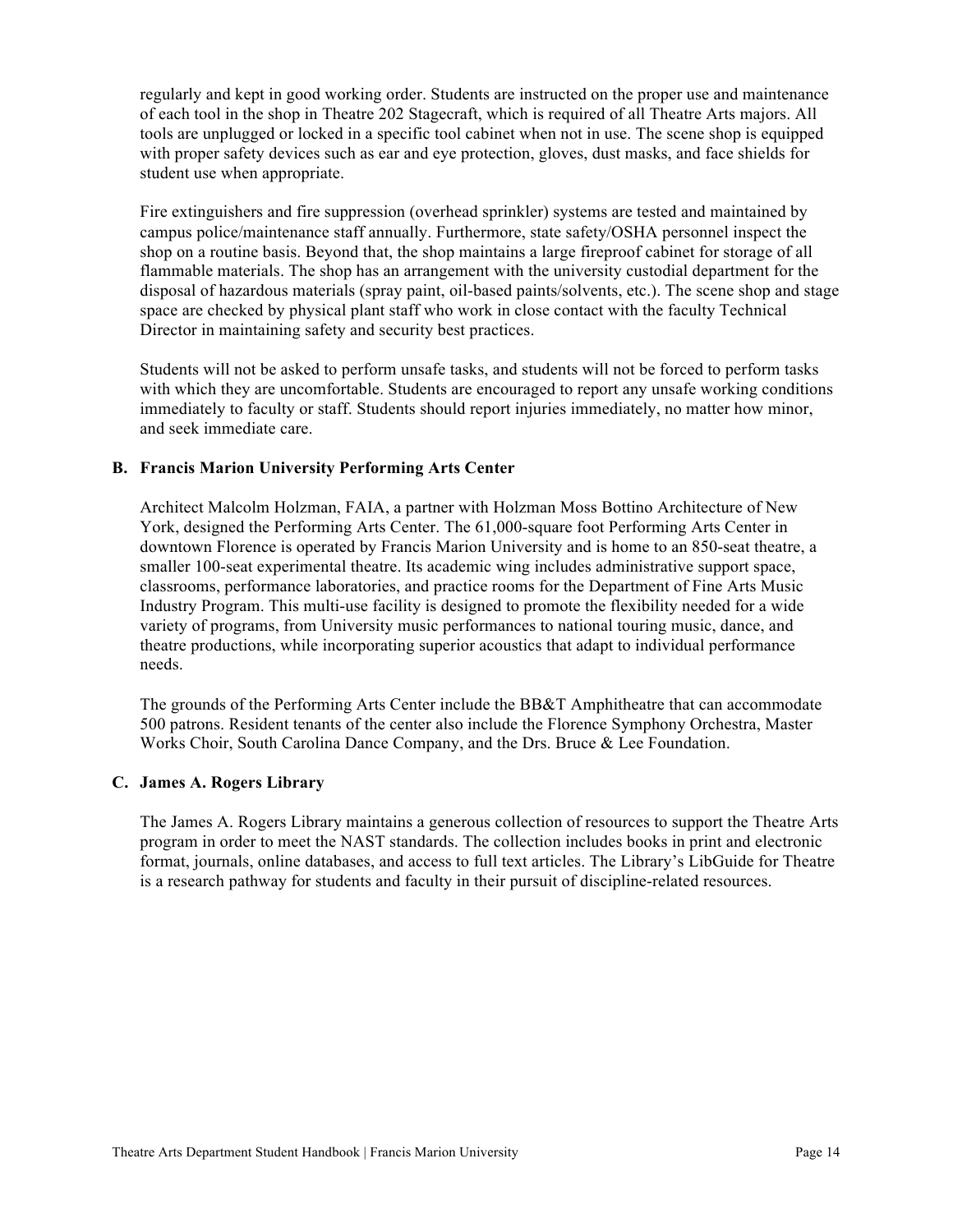# **UNIVERSITY THEATRE**

The Fine Arts Department's co-curricular production company, The University Theatre, offers three major productions and up to 12 student-directed experimental theatre productions each year. Each season, over 150 students from across the campus participate in these productions. Although the productions act as the laboratory for theatre majors and minors, their primary function is to serve the entire campus and community. Student actors and technicians learn to sustain high standards of performance through exposure to large and demanding audiences.

# **I. University Theatre Call Board**

The call board is located in the Hyman Fine Arts Center outside HFAC 222. All important information pertaining to the University Theatre, such as auditions, cast lists, crew assignments, and work schedules are posted here. Outside audition and job notices may also be placed here.

It is the student's responsibility to check the call board at least once a day. Personal notices or flyers should not be placed on the call board.

## **II. Theatre Participation Guidelines**

## **Auditions**

University Theatre auditions are open to the entire FMU student community. Audition notices will be posted on the University Theatre call board and in prominent places on the FMU campus no less than one week prior to the audition. Call back notices, if any, will also be posted on the call board as soon as possible.

## **Casting**

Directors will cast the best actor suited for the role regardless of sex, race, color, religion, or ethnic origin. If cast, those who auditioned are expected to accept their roles. Failure to do so may prevent auditioning for future productions.

#### **Costume and Makeup**

The cast is responsible for the immediate care of their costumes. Costumes must be hung up after every dress rehearsal and performance. The cast must report damage or needed repairs to the costume crew member on duty as soon as possible. Cast members may not eat, drink, or smoke while offstage in costume.

University Theatre will provide specialty makeup. Cast members are responsible for providing basic makeup. Cast members are responsible for cleaning/straightening their dressing areas after rehearsals and performances.

Failure to follow these costume and makeup guidelines may result in reduction of final grade or other disciplinary action.

#### **Rehearsals**

Once you are cast, and you accept your role, you will be expected to attend every rehearsal for which you are called. Your show will have a Stage Manager, whose job it is to assure that the actors who are called for a rehearsal are present. If you run into a problem and are running late for rehearsal, contact the Stage Manager. We rely on you to fulfill your commitment. If you are unable to fulfill your commitment, another actor will replace you.

Once in rehearsal it is important that you focus your concentration on the production. If you are not on stage, use the time to review your lines, your blocking, etc.

Food is most often prohibited in the theatres and always prohibited while in costume.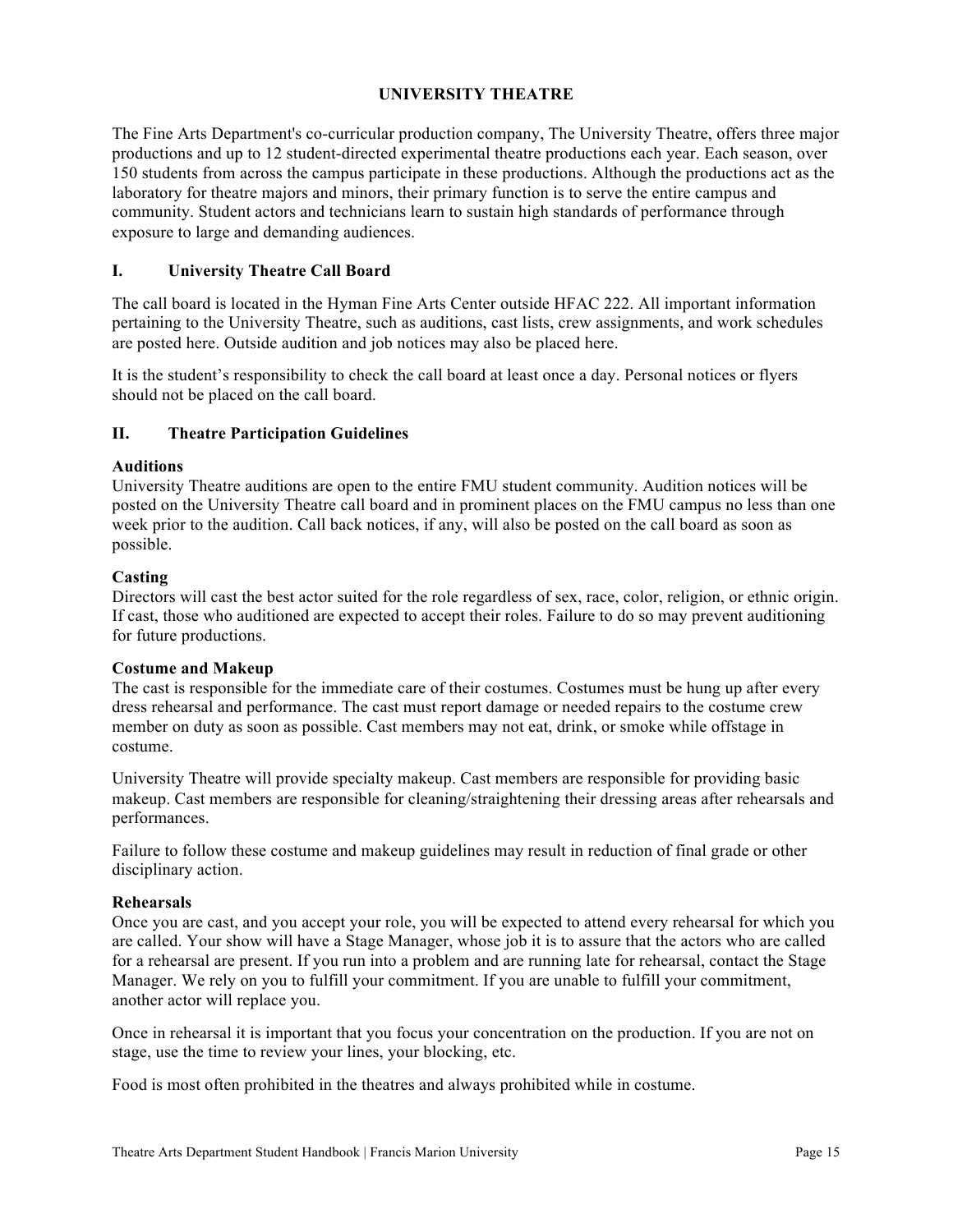A deadline for the memorization of lines will be established. This is known as the "off- book" deadline. It is very important that you do your utmost best to know those lines cold. It is difficult to move to the next level of performance if actors are struggling with lines. Learn the lines verbatim (unless you are told otherwise.) The playwright chooses words very deliberately, and it is our job to maintain the integrity of the script.

Generally speaking, rehearsals are closed to the public.

Schedules, changes, notes, etc. are posted on the call board. Be sure to check it regularly. You may be needed for a public relations photo call. If so, this may occur at a time other than a scheduled rehearsal. Be sure to check the call board. You will be scheduled for measurements within five days of the first rehearsal and, later, for costume fittings with the costume designer. These appointments are crucial. Fittings will be scheduled through the stage manager and posted on the call board. Do not miss your appointment. During the last two weeks of the rehearsal period, it is likely that you will be needed at all rehearsals. This means that you will need to keep those times open.

#### **Performances**

Actors are to arrive approximately two hours before curtain time. This may vary, depending on the director. Please adhere to times established by your director.

Sign in on the Stage Manager's sign-in sheet, warm up, and do your make-up. Check your props when requested to do so. If your props are not in the correct place, notify the props person. Get into costume.

The Stage Manager will keep you apprised of the time by giving you the following calls: "One hour to places," "Half-hour to places - the house is open," "Fifteen minutes to places," "Five minutes to places," and finally, "PLACES."

When "half hour" is called, you should remain backstage and quiet. The audience will then be arriving and actors are not to be seen. Once "places" is called, you are to go to your opening position for the first scene (if you are in the first scene) and be ready to start. At intermission the Stage Manager will again return to give you calls about time.

#### **Strike**

If the final performance is a matinee, strike will follow immediately. Load-out will be the next business day. If the final performance is an evening performance, strike and load-out will be at a time to be determined by the technical director.

The strike crew will consist of the production's cast, running crew, and other students enrolled in THEA classes if necessary. Only the technical director will dismiss the strike crew. Roll will be called after strike. Students not present at roll call may be subject to a grade reduction or other disciplinary action.

All student productions must be struck and loaded-out as soon as possible following the final performance.

#### **Rehearsal Spaces**

The Department of Theatre Arts is not responsible for providing or securing on- or off-campus rehearsal space for any organization other than University Theatre.

The Fine Arts Theatre in the Hyman Fine Arts Center is generally reserved for University Theatre rehearsals from 5pm until 8pm or later, Monday through Friday. It is reserved for technical and/or dress rehearsals and performances the Friday before opening night through strike. Work for University Theatre productions takes precedent over all other productions, rehearsals and projects.

Additional rehearsal spaces, such as those at the Performing Arts Center in downtown Florence, are not under control of the Theatre Arts Department.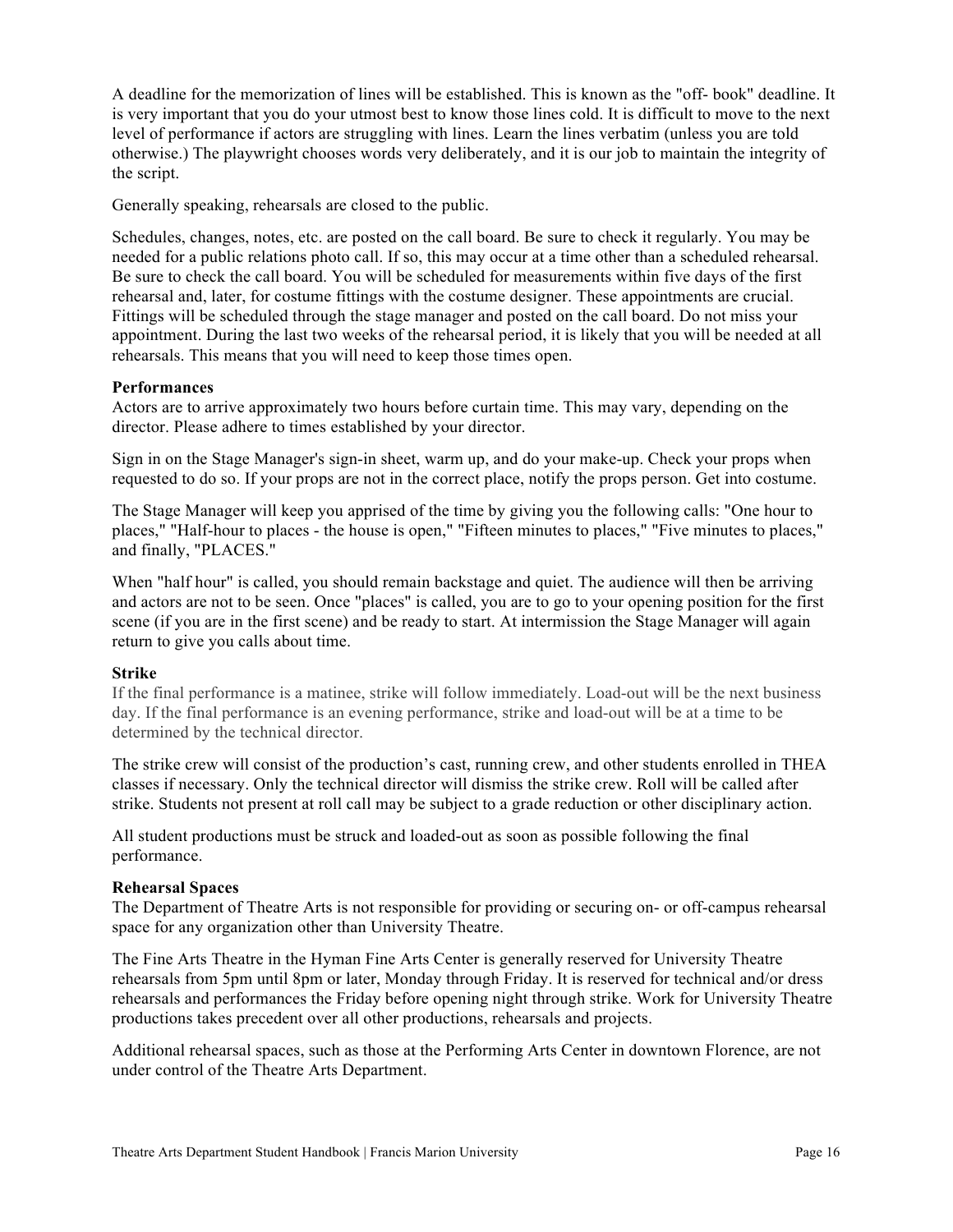## **Scripts**

Cast members and designers are provided with scripts. They will be charged accordingly for replacement copies.

## **Smoking**

Permission must be obtained to smoke during a production in the Fine Arts Theatre or the Performing Arts Center. Cigarette and cigar butts must be disposed of properly.

#### **Stage Managers**

Stage managers normally should not carry more than a normal course load. Freshmen or first-semester transfer students may not be stage managers. Students may not stage manage more than one production per semester. Students with poor academic performance may not be allowed to stage manage.

#### **Stolen/Lost Property**

The department is not responsible for items stolen or lost from dressing rooms, theatres, or other areas, secured or unsecured. Valuables should be turned into the stage manager before dress rehearsals and performances. Lost items turned into the department office will be held until the end of the academic year.

## **III. Student Productions**

The purpose of student theatre productions is to provide a public forum for the presentation of full-length plays and/or musicals in intimate performance environments that focus on the work of the director and actors with the script. Student theatre productions are intended to be presented with minimal technical support. All student productions must be pre-approved by the theatre faculty before auditions or rehearsals may occur.

Generally, only exceptional theatre students in good academic standing will be allowed to direct, and only after having completed Directing II and Script Analysis. Directors should expect to function as their own designers. The design faculty may, on occasion, assign students to serve as technical coordinators/designers in certain areas -- such as lights -- but directors should not assume this assistance will be automatically provided. The assignment of students as technical coordinators and designers will depend on the availability of students for these assignments and the needs of the University Theatre productions.

Faculty supervisors reserve the right to approve all aspects of student productions.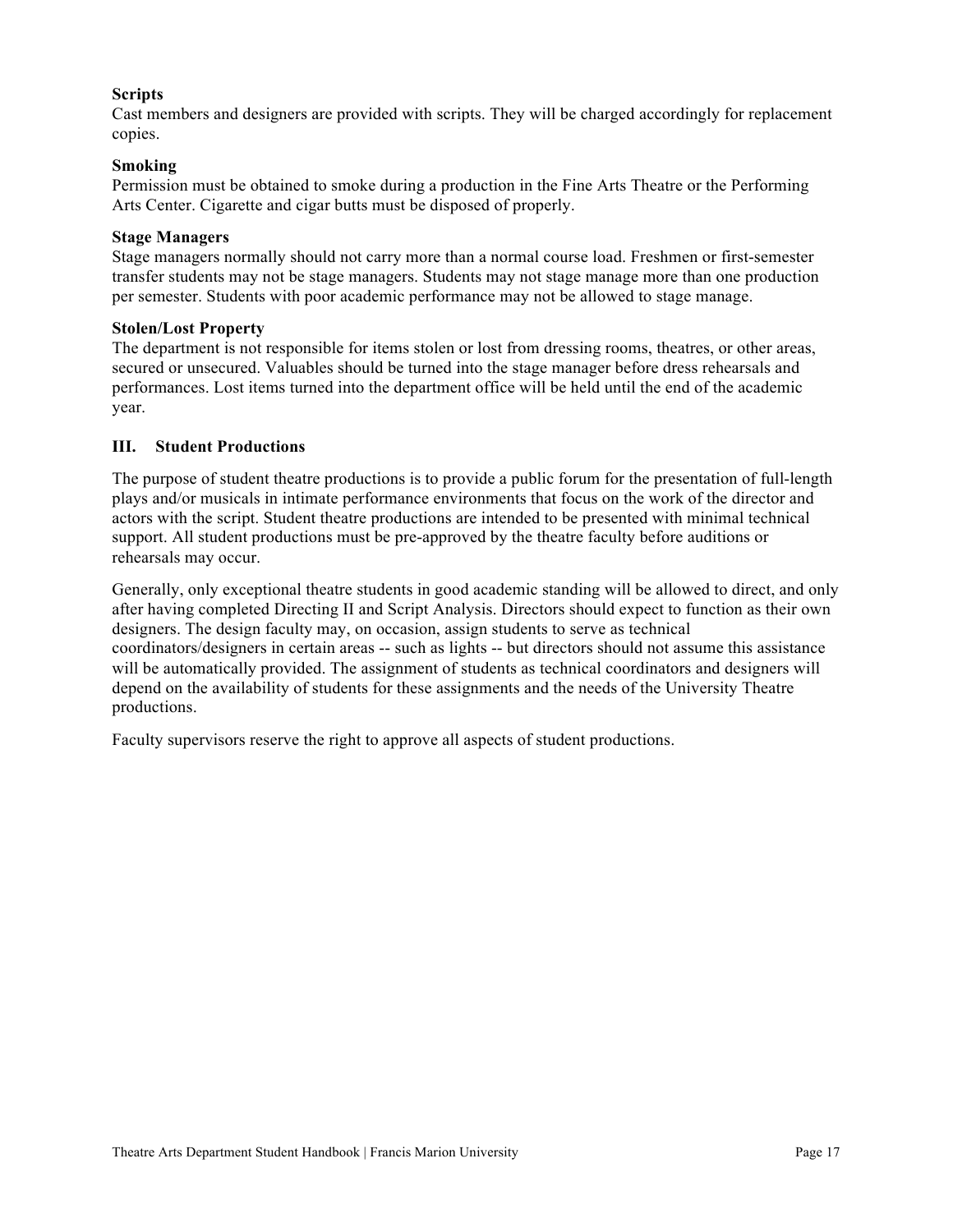# **THEATER SAFETY**

# **I. Safety Policy**

It shall be the policy of the Francis Marion University Theatre that a safe, healthy environment shall be maintained at all times within the Theatre Program and its environs, including performance spaces, rehearsal spaces, and shop and other work spaces. This includes controlling and minimizing hazards attendant with the creation of theatre. We recognize that many processes, techniques, materials, and practices used in the theatre contain inherent risks to individuals; if those risks cannot be adequately minimized and controlled through proper training, equipment, and use of appropriate precautions, **THOSE THINGS MAY NOT BE USED WITHIN OUR PROGRAM.**

Furthermore, ignoring precautions and restriction shall not be allowed. No production can ever be considered justification for risk to any member of our program, and no production can be considered successful if someone is injured in its completion.

No activity in theatre is completely safe. Safety procedures considered standard in any other industry may not be practical in a performance situation. We must therefore be especially diligent in following safety rules that do apply. **FAILURE TO FOLLOW APPROPRIATE SAFETY RULES AND POLICIES MAY RESULT IN SERIOUS INJURY OR DEATH!** Therefore, failure to follow required safety rules may result in immediate temporary and possibly permanent expulsion from a given activity, production, or class.

# **II. Handling Safety Issues**

It is the policy of Francis Marion University Theatre that no safety concern is unimportant. All personnel and students within the Theatre Program are encouraged to bring such concerns to the faculty and staff, and especially to the Technical Director. In no way will doing so reflect badly on or be held against the person making the report. Rather contributing to the health and safety of all personnel is everyone's responsibility.

## **III. Restricted Access**

A theatre space, especially the stage area, is essentially a large machine for producing plays. It contains many hazards, especially to those unfamiliar with the mechanical and physical aspects of a theatre. THEREFORE:

No unauthorized personnel (i.e. anyone other than Cast and Crew) shall be allowed backstage during any performance, between call time and 15 minutes after final curtain.

No one is allowed access to the stage area without department permission.

No one shall be permitted to operate the fly rail, move scenic elements, or be in the grid/catwalks alone. In case of injury or incident, there must be another present to render aid or seek assistance.

## **NO ONE SHALL BE PERMITTED TO OPERATE A NY POWER TOOLS IN THE SHOP SPACES UNLESS A PAID STAFF IS PRESENT!**

This includes Scenery and Costume Shops.

## **IV. First Aid, accidents, and reporting**

First Aid kits are maintained by the Technical Director, who is responsible for seeing that it is kept stocked. These kits are located beside the paint sink in the scene Shop, and on the stage right side of the Proscenium. Keys to the various places where Kits are stored are given to professional and academic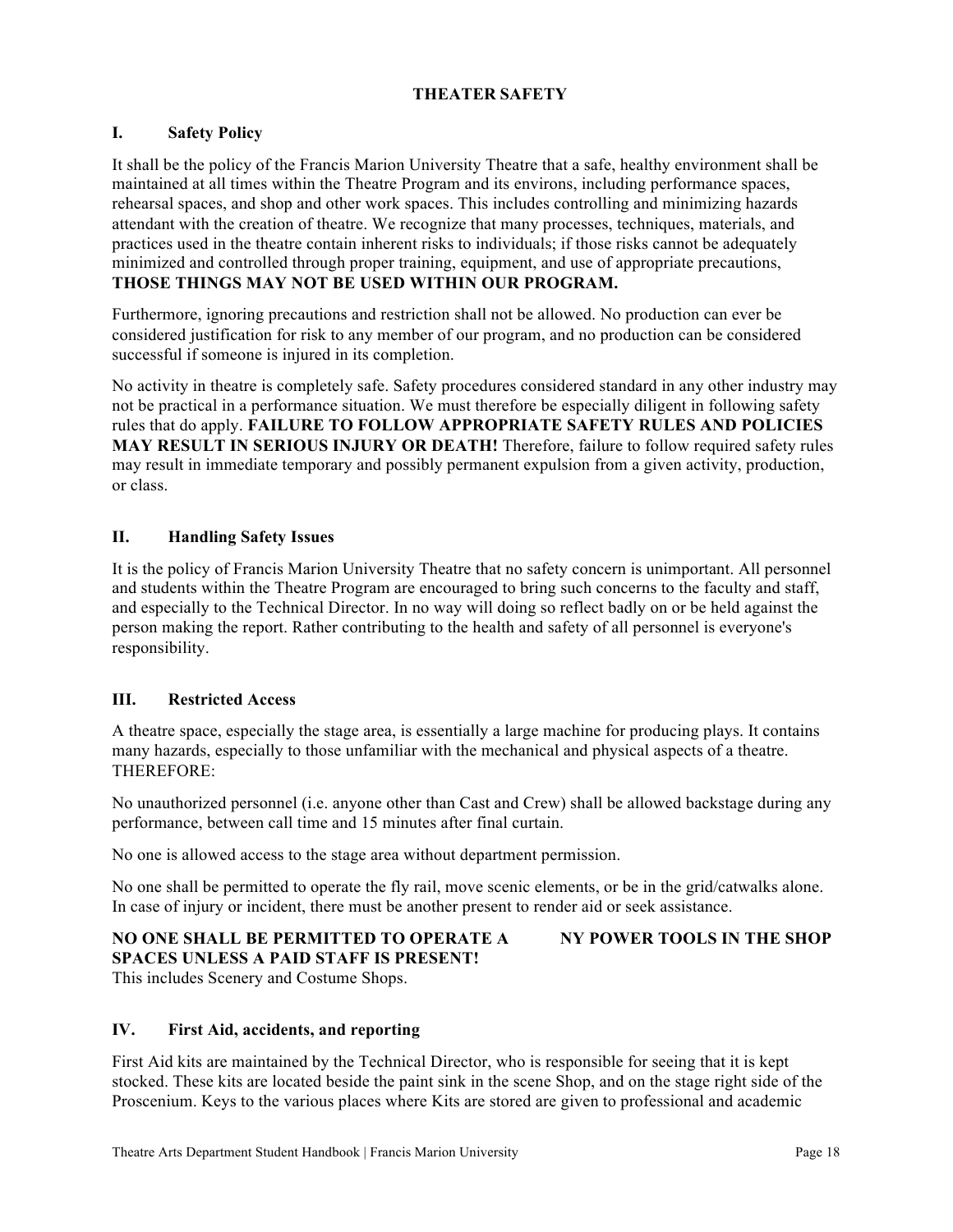staff, and student stage managers, who are all authorized to access the first aid supplies.

However, these kits are intended for First Aid ONLY! In the event of anything OTHER than minor incidents, accidents are to be reported IMMEDIATELY to the Technical Director if present and/or the supervisor in charge of the area, who shall contact Campus Police at phone no. 1109, who are authorized to contact the proper emergency services. If the incident is serious or life threatening, you should call 9- 911 immediately. Public Safety should then be contacted as soon as practical. Render whatever first aid can be applied until emergency services arrive to relieve you.

**All** incidents must also be reported to the Technical Director after the fact.

## **V. Emergency Procedures**

# **FOR ANY EMERGENCY INCLUDING INJURY, ILLNESS, FIRE OR AN EXPLOSION, DIAL 1109 (CAMPUS POLICE) FROM ANY UNIVERSITY PHONE, OR IN EXTREME EMERGENCY, DIAL 9-911.**

An officer at Campus Police will answer your call and determine the need for additional assistance.

The following are recommended procedures for various types of emergencies:

## **Medical Emergencies**

- 1. If a SERIOUS INJURY occurs, immediately dial Campus Police at the 1109 emergency phone number, or dial 9-911. First aid can be administered or medical transport can be arranged if necessary.
- 2. Never move a person suspected of serious injury unless it is a life-threatening situation such as a fire. Attempts to move an injured person can cause further injury, especially to the spine and neck. Try to keep the injured person warm and still.
- 3. Persons with severe injuries or illnesses that require emergency department facilities for treatment are to be transported directly to Emergency Room. Persons with minor injuries or illnesses should obtain treatment at the Student Health Services.
- 4. Because of infection, minor cuts have the potential to become more serious. Wounds should be washed and dressed. Visit Student Health Services if necessary.

## **Fire Emergencies**

In the event of a fire, Campus Police should be notified immediately at 1109 and the following actions are recommended:

- 1. Activate the fire alarm.
- 2. Put out the fire if you know how to do so without endangering yourself or others. University policy states that individuals are not required to fight fires. Those that choose to fight small, incipient stage (no larger than a waste paper basket) fires must be trained in the proper use of fire extinguishers. If a fire cannot be extinguished within the first 10 seconds, leave immediately!
- 3. If the fire is large or spreading, leave the fire area and prevent the fire's spread by closing the doors behind you. If on stage, activate the Fire Curtain by pulling the pin located on either the stage left or right side of the proscenium.
- 4. Evacuate the building and await the arrival of Fire Officials. Try to account for everyone inside the building. Do not leave the area until you have been accounted for.
- 5. Do not re-enter the building until you are told to do so by Campus Police or the municipal fire official.

#### **Chemical Exposure**

Material Safety Data Sheets are kept on every chemical in the facility. Refer to these sheets before using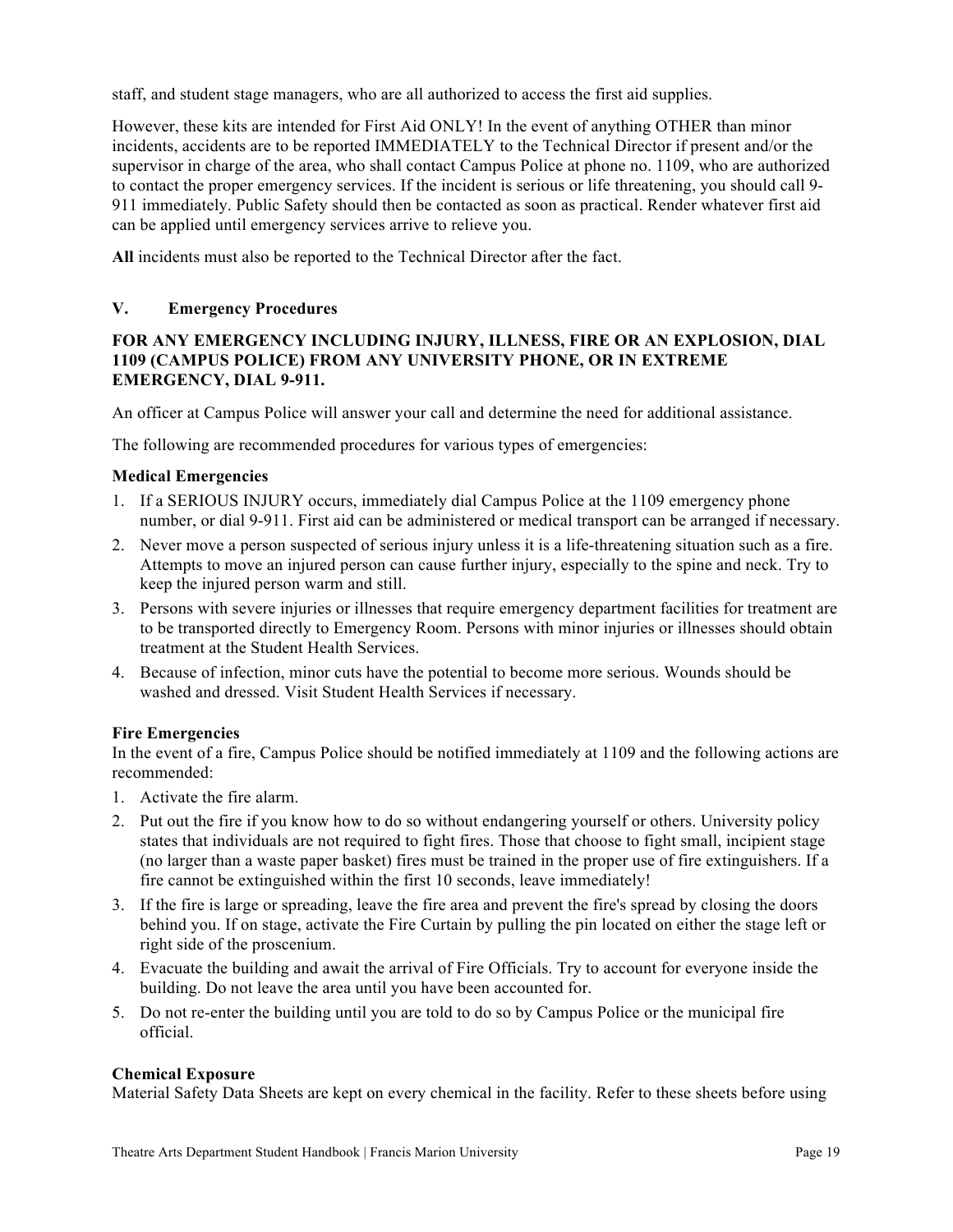any chemicals to inform yourself about the conditions of each chemical. In general, though follow these guidelines when using chemicals.

- 1. If you spill a chemical such as paint thinners or fabric dyes on your skin:
	- o Rinse the area with water for at least 15 minutes.
	- o Remove any soiled clothing and jewelry while you are rinsing.
- 2. If you get a chemical in your eyes:
	- $\circ$  Rinse with water for at least 15 minutes, rinsing from the nose outward to avoid contaminating the unaffected eye.
	- o Remove contact lenses while rinsing, don't wait to remove them before you rinse.
- 3. If you inhale a chemical or are overcome by fumes:
	- o Leave the room and move to fresh air.
	- o Keep door of room open to vent.
	- o Do not re-enter a contaminated area.
	- o If symptoms do not subside, seek medical attention at Student Health Services or Emergency Room.

## **VI. Chemical Spills**

The campus police chief functions as emergency coordinator. The general procedure in the event of a spill is to notify supervisor (Technical Director if available) who will evacuate immediate area if necessary. The supervisor then calls Campus Police.

## **VII. Fire control and Use**

Fire is always a hazard in the Theatre. To minimize this problem, the following shall be adhered to at all times:

Hyman Fine Arts Center is equipped with a Fire Curtain, which is designed to lower automatically in case of fire. **AT NO TIME IS THE PATH OF THE FIRE CURTAIN TO BE BLOCKED BY SCENERY, PROPS, OR REHEARSAL PROPS OR FURNITURE.**

All technical personnel and students MUST, and all actors SHOULD, be trained in the location and use of fire extinguishers in the backstage areas. HOWEVER, if a fire cannot be extinguished within the first 10 seconds or so, **GETTING EVERYONE OUT SAFELY IS THE FIRST PRIORITY!** This is the responsibility of the Production Stage Manager and the Technical Director. Activate the fire alarm immediately! If possible, the fire curtain lowering system (i.e. "pull the pin") should be activated before leaving the stage. Fire alarm boxes are located at each exit to the building. Pull an alarm switch to alert the Fire Department on the way out if it has not already been activated.

# Open Flames:

## **THE USE OF OPEN FLAMES IN PRODUCTION IS STRONGLY DISCOURAGED!**

#### THAT SAID:

The use of open flames shall be permitted when necessary for production **ONLY WITH THE APPROVAL OF THE CAMPUS POLICE** who is responsible for training and overseeing personnel handling the effect. If necessary, the T.D. shall consult with and obtain permission from the City Fire Marshal before effects can be permitted. **IF EITHER THE TEHNICAL DIRECTOR OR THE FIRE MARSHAL DISAPPROVES THE FIRE EFFECT, NO MATTER HOW SMALL, IT SHALL NOT BE PERMITTED.** 

At any time open flames are in use, at least one crew person shall stand by offstage with a fire extinguisher at hand the entire time the open flame is present, and that shall be that **PERSON'S SOLE DUTY AT THAT TIME!**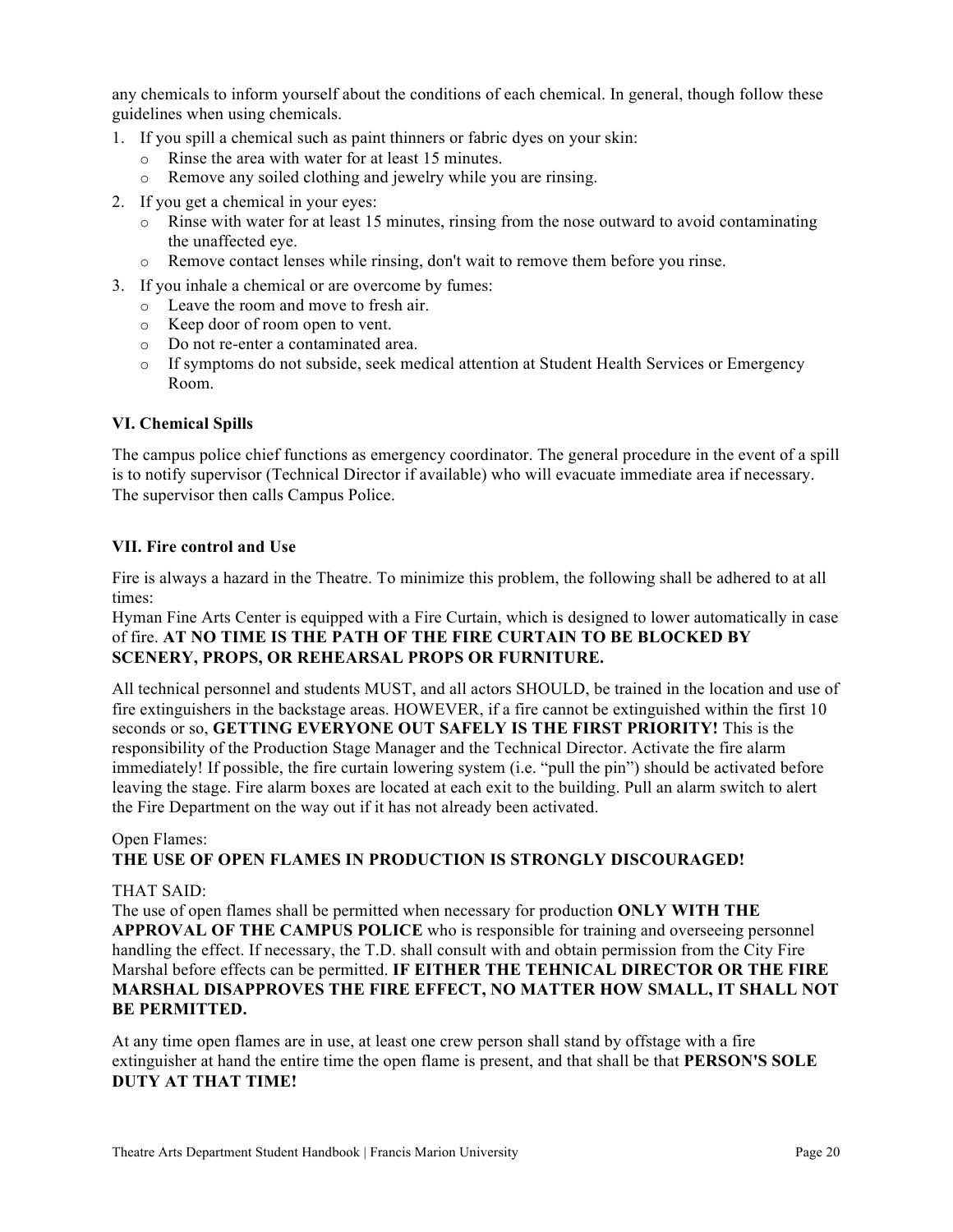# **VIII. Combat and Weapons**

## ACTORS and DIRECTORS:

No stage combat shall be permitted in production or class without training and approval of the Theatre faculty responsible and/or the guest faculty Fight Director.

## PROPS:

Prop weapons are **NOT** toys. They are **NOT** to be handled **EXCEPT** by authorized persons and are the responsibility of the Props master of each production and/or the assigned Weapons Handler. **NO ONE ELSE IS ALLOWED TO HANDLE ANY PROP WEAPON!** 

Prop weapons shall be secured when not in use, and shall be issued to the actors using them only when required, and shall be immediately turned back in to the props person responsible immediately when finished; the weapon shall then be immediately secured until the next performance.

All prop weapons MUST ALWAYS BE TREATED AS REAL weapons (which in fact they are). All guns used as props must be handled as if loaded; all edged weapons must be treated as sharp. **EVEN BATED WEAPONS CAN KILL!**

## **IX. Smoking Rules**

According to the South Carolina Clean Indoor Air Act **SMOKING IS PROHIBITED** in all public theatres and performing art centers. However, smoking is permitted as part of a legitimate theatrical performance. THIS SHALL NOT BE USED AS AN EXCUSE TO SMOKE IN THE THEATRE! Only such smoking as is absolutely necessary for a production is allowed. Advanced notice of smoking is required.

# **X. Safety complaints and hazards**

Any perceived safety concerns or hazards, large or small, MUST be reported to Technical Director, who shall take steps to correct the problem or to report the problem to the appropriate University authorities for action.

## **XI. Theatre and Backstage Safety Rules**

## FRANCIS MARION UNIVERSISTY THEATRE SHOP SAFETY RULES AND REGULATIONS

The following should be considered as guidelines for working in the Theatre Shop areas. They have been written and are enforced for your safety, and as such should be followed at all times. If you have any questions regarding the safe operation of any tool or method of construction, please feel free to ask the Faculty or Staff. You are responsible to know and understand all of the following:

- 1. All persons working in the shops shall be properly attired. This includes long pants and close-toe shoes. Hard-sole shoes should be worn if possible since gym shoes do not afford sufficient sole and toe protection. At no time will anyone wearing a dress or sandals be allowed to work in the shop areas as none of these garments give sufficient protection to the wearer. Also, long hair is to be tied back to avoid any chance of getting it caught in moving machinery.
- 2. The Scene Shop is an eye protection area and safety glasses are required whenever entering this space. In general, when operating any power tool, safety glasses are to be worn. Also when participating in any amount abrasive sanding or spray painting, respirators are also to be used in addition to safety glasses. Ear protection is available to all students and staff in the shop areas at all times. It is up to the student or staff members to determine when this protection is necessary.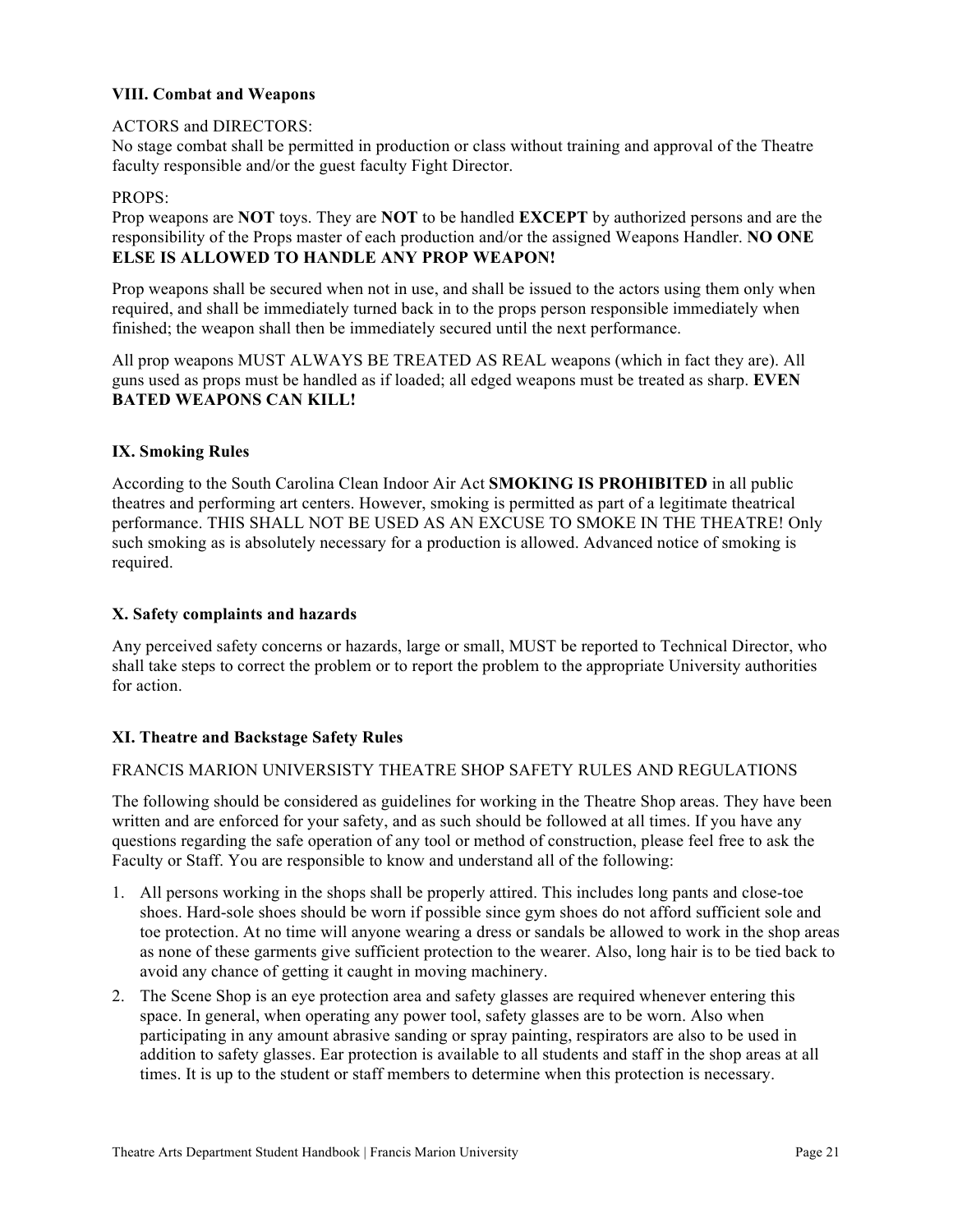- 3. Every attempt should be made to keep your work area clean and organized. This means periodically sweeping up excessive waste and returning unnecessary tools to their proper places.
- 4. There is to be NO SMOKING IN THE SHOP AREAS. No soft drinks or food are permitted in the shop areas.
- 5. No person shall work in the shops while under the influence of drugs or alcohol. Prescribed drugs that could cause drowsiness, lightheadedness, or disorientation should also not be used. Any student using such prescribed medications should notify both the Faculty and Staff in charge. Any person removed from the shops for the above reason shall not be allowed to return unless authorized by the Faculty.
- 6. Any time that you have a problem with any tool or machine, bring it to the attention of the Staff so they may assist you. Never attempt to repair or adjust any machines. If a machine or tool is accidentally damaged, bring it to the attention of the Staff. Please do not try to hide or cover up any damages.
- 7. At no time shall any student operate or attempt to operate any of the following pieces of equipment without permission of the staff.
	- o Table Saw
	- o Radial Arm Saw
	- o Chop Saw (Miter Saw)
	- o Circular Saw
	- o Band Saw
	- o Saber (Jig) Saw
	- o Drill Press
	- o Any pneumatic power tool
- 8. Before operating any power tools, make sure all Allen wrenches, chuck keys or other foreign materials are clear of the machine's work area.
- 9. Dangling necklaces or large rings, long loose scarves or loose sleeves should not be worn in the shop as they may become entangled in moving machinery.
- 10. Always make sure that all power tools are turned off and the electrical power disconnected before leaving the machine. Never leave an unattended machine running, even for "one second".
- 11. Always unplug or disconnect from power all power tools before changing blades, bits, or attachments.
- 12. IF YOU DON'T KNOW ASK! There is no such thing as a dumb question, only dumb mistakes and injuries.

## **XII. Safety notices and bulletins**

Safety Bulletins will be posted on the Bulletin Board located inside the Scene Shop next to the door.

Safety rules for each of the major power tools in the Scene Shop are posted near each tool. NO PERSONS WILL BE ALLOWED TO OPERATE ANY POWER TOOL UNTIL TRAINED AND APPROVED BY THE TECHNICAL DIRECTOR. Likewise, personnel and students must be trained and approved before being permitted to operate any powered costume shop equipment. All required safety rules must be followed at all times.

Some guidelines for using tools include:

- o Inspect tools before use for any defects such as frayed wires, or damaged hand tools. Remove defective tools from service and have repaired or replaced.
- $\circ$  Only use power tools that are properly grounded with a 3-pronged plug or that are doubleinsulated. A power tool with a missing grounding prong shall be considered damaged and be removed from use until repaired.
- o Never carry a power tool by its cord. Avoid wrapping cords too tightly around tools for storage to prevent damage to strain relief grommets.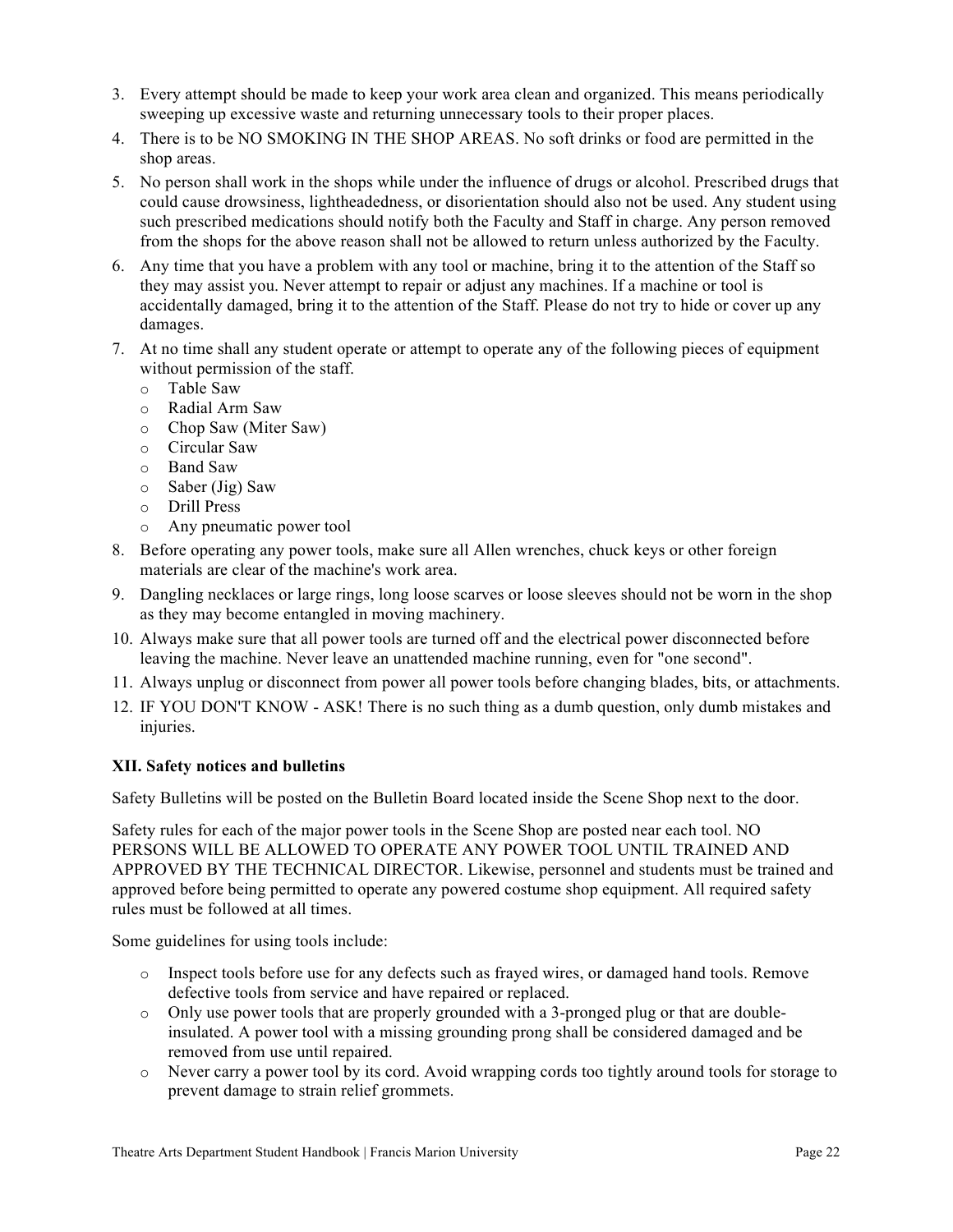- o Unplug power tools before loading them, changing blades or bits, making adjustments, or cleaning them. Follow all manufacturers' instructions for handling and adjusting.
- o Defective, damaged or unsafe equipment must be removed immediately from service if damage occurs or is detected.
- o Dull tools are unsafe and can damage operator or work. Maintain your tools and always use sharp cutting blades.
- o NEVER ALTER OR REMOVE ANY MACHINE OR BLADE GUARDS OR DISABLE ANY SAFETY FEATURE.

# **XIII. MSDS**

Material Safety Data Sheets (MSDS) for chemicals and materials used in the shops are maintained by the Technical Director and are available at any time to all persons in the theatre area. Every Faculty member is responsible for obtaining the appropriate MSDS sheet when they bring new chemicals into the facility. All chemicals even the most basic chemicals, ie. Bleach, have specific MSDS sheets and must be obtained and given to the Safety office. Workers in the shops, students and paid assistants are required to follow safety guidelines on each sheet for each material and chemical. If you do not understand or have questions about anything in any MSDS, or about any process, see the Technical Director for clarification.

## **XIV. Work requiring training**

Many of the processes and systems in the theatre complex pose hazards while in use. Before students and staff are permitted to use them, they must be trained and approved by the appropriate supervisor of the area. These processes include but are not limited to:

Use of power tools in the Scene Shop:

Table Saw Radial Arm Saw Sliding Compund Miter Saw Chop Saw Band Saw Circular Saw Sabre/Jig Saw Stationary Drill Press Portable Drills and Drill Motors Bench and Portable Grinders Pneumatic-powered nailers and Staplers Theatre Systems: Stage Rigging and Fly systems Lighting Control Boards Sound Control Boards

## **XV. Ventilation Systems**

The Scene Shop is equipped with certain ventilation systems, which shall be used at all appropriate times. These include but are not limited to:

Spray paint use is only permitted with the use of ANSI approved filter masks. If such a mask is not available, painting cannot be done until appropriate equipment is obtained. Ideally, all spray painting should be done outside on the loading dock.

Dust collection system must be operating when table saw is in use. Training on this tool must include training on the ventilation system.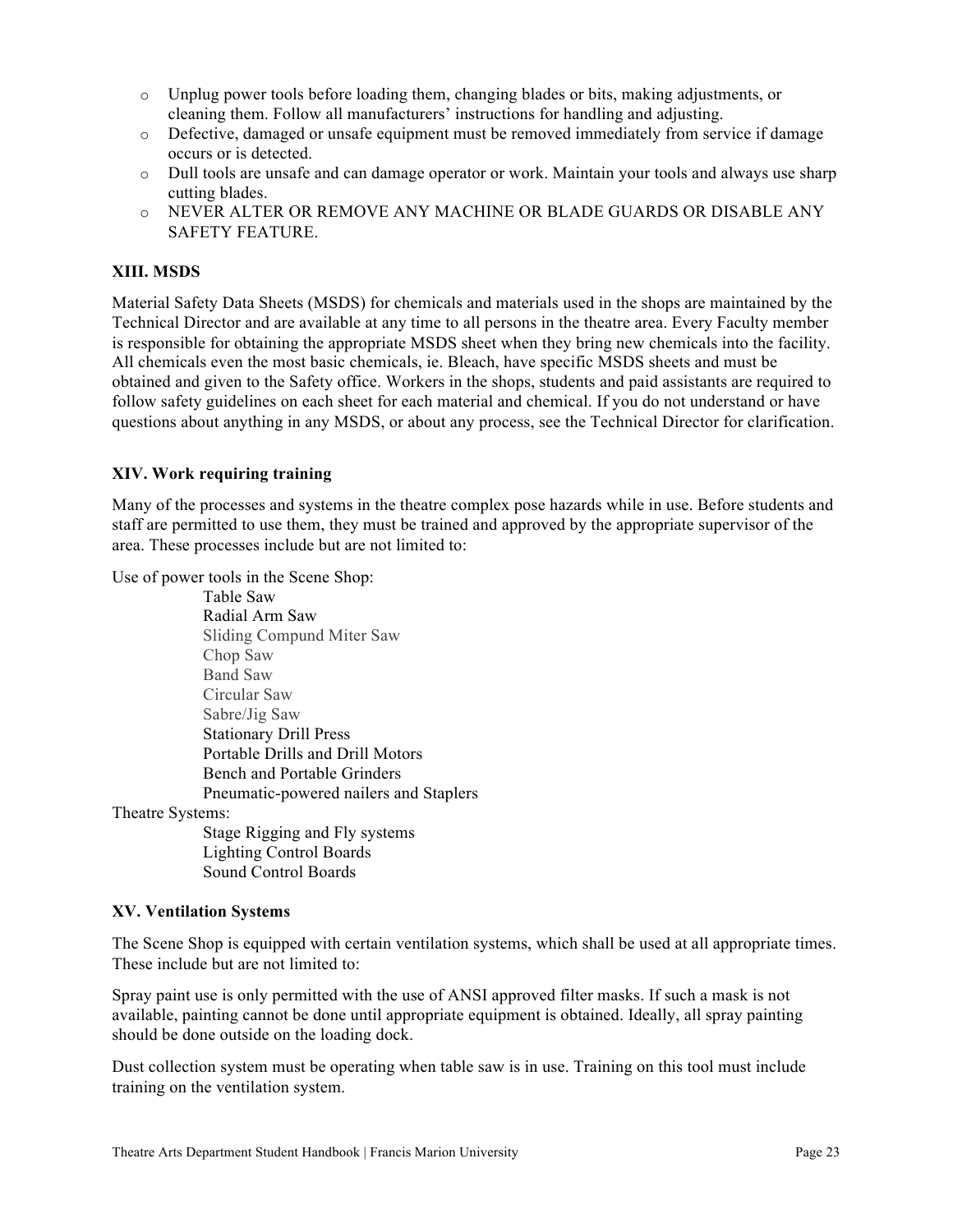# **XVI. Personal Protective Equipment**

In addition to normal permitted work clotting (see Scene Shop Safety Rules, Item 1) the shops are provided with personal protective equipment. Use of such equipment is not optional and shall be used at all times when performing associated activities.

Such personal protective equipment shall include but is not limited to:

EYE PROTECTION: safety glasses, goggles, or face shields shall be required when operating power tools.

EAR PROTECTION: ear plugs or ear muffs shall be required when operating louder power tools, such as radial arm saw, table saw, circular saw, chop saw, or portable grinder at any time, or any percussive tool (pneumatic nail gun), at ALL times. Earplugs or earmuffs shall be required when operating ANY power tool for extended periods of time.

HARD HATS are available and must be used while overhead rigging is taking place.

BREATHING PROTECTION:

Spray painting is only permitted while wearing a ventilation mask rated for spray paint.

Dust collection system and room ventilation systems shall be used at all appropriate times. See section on Ventilation Systems for clarification.

Dust masks are required for activities creating quantities of dust or of dust collection system is not practical for a given activity (i.e. portable tools.)

PROTECTIVE GLOVES are required when working with solvents or solvent based (non-water based) chemicals and materials. Extended exposure to water based chemicals (such as paint) shall also require the use of protective gloves. Refer to MSDS for guidelines as to appropriate equipment.

#### **XVII. Electrical Systems**

Theatre is equipped with an ample lighting system. It is the policy of the Theatre Program, that no lighting fixture be used in any manner other than its intended purpose. This policy also includes the use of lighting instruments on positions other than the installed lighting positions in the facility.

Boom bases are used for extra positions on the stage floor. Cabling for these fixtures should be kept to the bare minimum. Cabling should follow straight lines and be secured to the floor through covering with Marley or cable ramps. NO CONNECTIONS SHOULD BE ON THE FLOOR AT ANY TIME. Leaks can happen at anytime and connections on the floor pose an inherent risk to cast and crew.

## **XVIII. Rail and Counter Weight Fly System**

- 1. Maintenance problems should be reported to the Technical Director, Master Electrician, Scenic and Lighting Faculty or the facility manager.
- 2. NEVER operate the rail while impaired in any way.
- 3. Never stand or walk under a moving rigging set.
- 4. Do not sit or store anything on or under the rail (including drinks, clothing, props or additional personal items)
- 5. Do not climb, sit or stand on the rail unless instructed to do so by the head flyman
- 6. When flying battens or electrics either the line flyman or the head flyman must maintain visual contact with the moving element. In the FMU Theatre it is important to have an additional person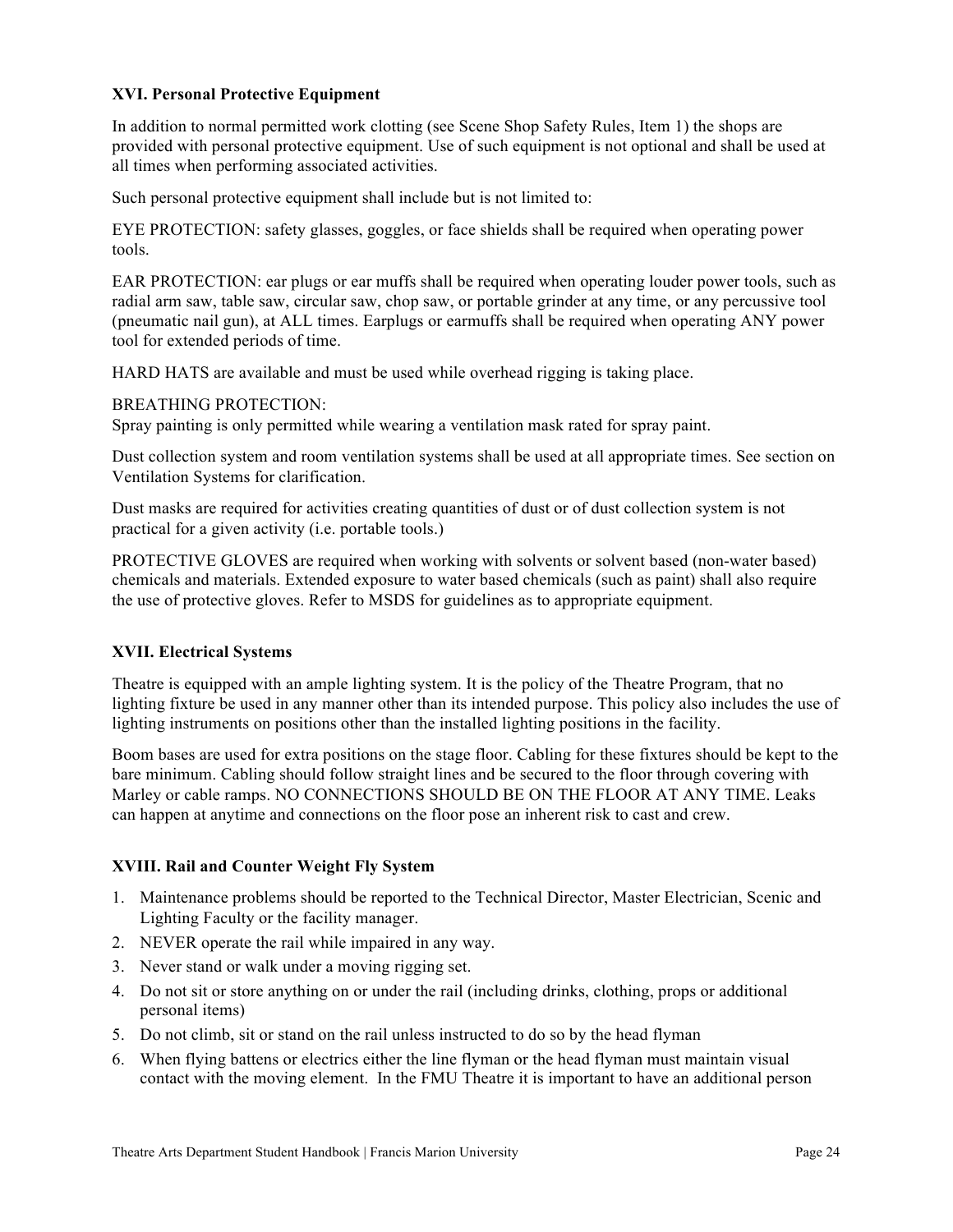designated to watch the stage left side of the system (particularly the electric umbilicals and stage left scenery).

- 7. Students are not allowed to use the rail system while alone in the facility.
- 8. The rail should only be used under the direction of the Stage Manager, Technical Director, Master Electrician, Scenic and Lighting Faculty or the facility manager.
- 9. Counterweight systems are designed to be used in a balanced condition. During the loading and unloading process, an unbalanced load condition exists. This condition is potentially VERY DANGEROUS! When working with an unbalanced load you must keep the weighted load at the lowest position (i.e. when working with a deck level electric, do not remove fixtures without reweighting the arbor first.)
- 10. Loading and unloading procedure:
	- o The head flyman on deck directs the loading and unloading procedure (usually the Master Electrician or Head Carpenter).
	- $\circ$  Before loading or unloading an arbor, it is wise to have a safety wrap on the hand line (a buddy, a belaying pin and twist, or a safety hitch on the hand line).
	- o DO NOT RELY ON THE ROPE LOCK TO HOLD AN UNBALANCED LINE. These locks are designed to hold balanced pipe weight only.
	- $\circ$  The loading bridge crew should add or remove weights only when instructed to do so by the deck flyman.
	- o The stage crew under the instruction of the head carpenter or master electrician adds weight to the deck level batten/electric. (At this point the batten weight is greater than the arbor weight.)
	- $\circ$  When loading weights for scenery or drapery that is initially being supported by the floor, it may be necessary for the deck crew to hang on to the batten with their hands or with a bull line. DO NOT LEAN OVER THE BATTEN! IT MAY BE NECESSARY TO LET GO QUICKLY!
	- $\circ$  Once the batten/electric is loaded, the deck flyman will instruct the loading bridge crew to load the appropriate number of half, full or double weights.
	- $\circ$  Before changing weight on the arbor, the loading bridge crew must yell, "Clear the Rail!", indicating that ground personnel should move to center stage or beyond (Stage Right). The deck flyman should confirm that all personnel are clear before replying "Rail clear".
	- $\circ$  The loading bridge crew will then state "Loading/unloading bricks on (line set/electric #)" and begin adding or subtracting the appropriate bricks.
	- $\circ$  Once the change in weight is complete, the loading bridge crew will state "loading/unloading complete on (line set/electric  $#$ )", indicating that the deck flyman is clear to test the batten/electric for balance.
	- o Before testing for balance the deck flyman will ensure that the stage area is clear and that the loading bridge crew have all moved away from the batten/electric being tested. He/she will then announce "testing weight on batten/electric # " and wait for a response from all deck and bridge crew.
		- Touch the hand line before releasing the lock and safety wrap. If the tension feels off or wrong, do not release them. Refigure the weight math and mentally retrace the loading process to check for errors. TRUST YOUR GUT!
		- § If you believe for ANY reason that the pipe might be slightly out of weight, have a second flyman gripping the hand line as well.
		- Carefully release the lock and test the batten/electric for balance. Remember that pipes with some weight being held by the floor will be arbor heavy until the scenic/electric weight is in the air. BE CAREFUL!
	- o Weight will be added or subtracted following the above procedure until the batten/electric is in balance.
	- o When loading and unloading any batten or electric, MAKE SURE THE HEAVIEST PART IS ALWAYS THE LOWEST!